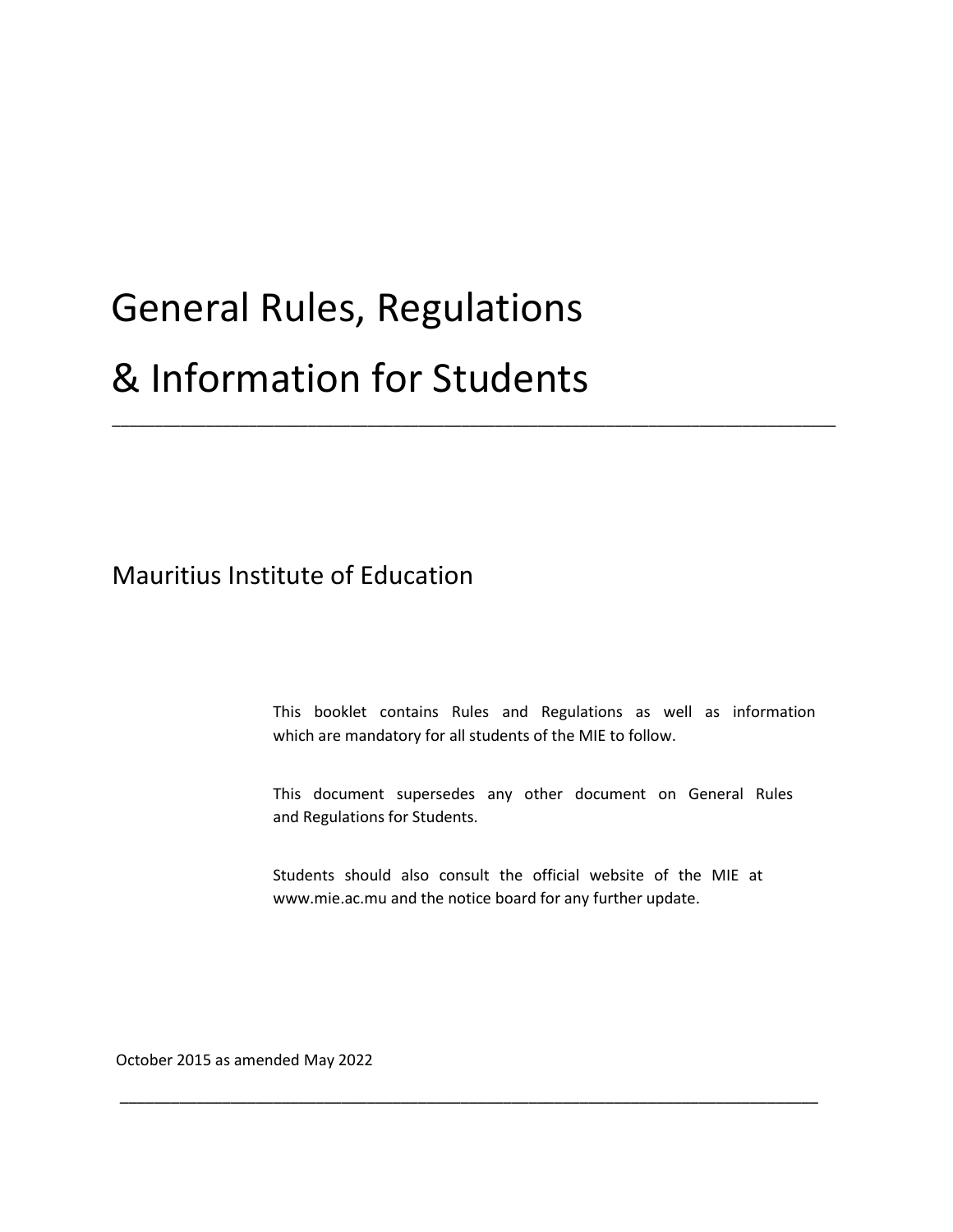# **Contents**

| 1              |     |       |                                                                                  |  |
|----------------|-----|-------|----------------------------------------------------------------------------------|--|
| $\overline{2}$ |     |       |                                                                                  |  |
|                | 2.1 |       |                                                                                  |  |
|                | 2.2 |       |                                                                                  |  |
|                | 2.3 |       |                                                                                  |  |
|                |     | 2.3.1 |                                                                                  |  |
|                |     | 2.3.2 |                                                                                  |  |
|                | 2.4 |       |                                                                                  |  |
|                |     |       |                                                                                  |  |
|                |     |       |                                                                                  |  |
|                |     |       |                                                                                  |  |
|                |     |       |                                                                                  |  |
|                | 2.7 |       |                                                                                  |  |
|                | 2.8 |       |                                                                                  |  |
|                | 2.9 |       |                                                                                  |  |
|                |     |       |                                                                                  |  |
|                |     |       |                                                                                  |  |
|                |     |       |                                                                                  |  |
| 3              |     |       |                                                                                  |  |
|                | 3.1 |       |                                                                                  |  |
|                | 3.2 |       |                                                                                  |  |
|                | 3.3 |       | Admission to Examination and Acceptance of Coursework/Continuous Assessment  19  |  |
|                | 3.4 |       | Deferral of Examination/Dissertation/Portfolio/Assignment and late submission 20 |  |
|                |     | 3.4.1 |                                                                                  |  |
|                |     | 3.4.2 |                                                                                  |  |
|                | 3.5 |       |                                                                                  |  |
|                | 3.6 |       |                                                                                  |  |
|                |     | 3.6.1 |                                                                                  |  |
|                | 3.7 |       |                                                                                  |  |
|                | 3.8 |       |                                                                                  |  |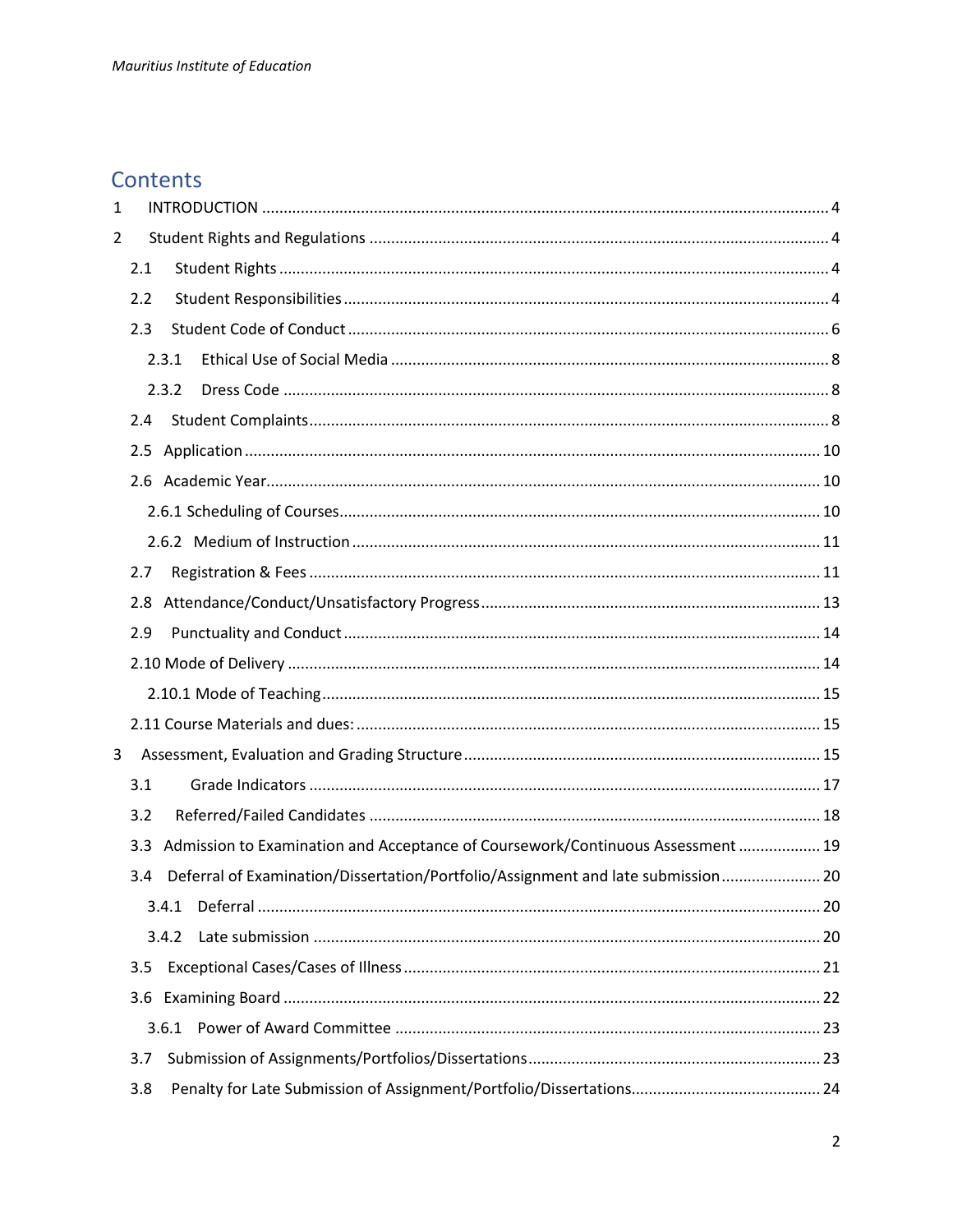| 3.9                                                                                   |  |
|---------------------------------------------------------------------------------------|--|
|                                                                                       |  |
| 3.11                                                                                  |  |
|                                                                                       |  |
|                                                                                       |  |
|                                                                                       |  |
|                                                                                       |  |
| 3.14 Regulations and Procedures for Exemption from Modules in Academic Programmes  31 |  |
|                                                                                       |  |
|                                                                                       |  |
|                                                                                       |  |
|                                                                                       |  |
|                                                                                       |  |
| 3.18 Issue of Transcript, Testimonial and Programme Handbook/Course Content  33       |  |
|                                                                                       |  |
|                                                                                       |  |
|                                                                                       |  |
|                                                                                       |  |
|                                                                                       |  |
|                                                                                       |  |
|                                                                                       |  |
|                                                                                       |  |
|                                                                                       |  |
|                                                                                       |  |
| 3.28                                                                                  |  |
|                                                                                       |  |
| 3.29 Amendment and additions to General Regulations and Scheme of Evaluation  41      |  |
|                                                                                       |  |
|                                                                                       |  |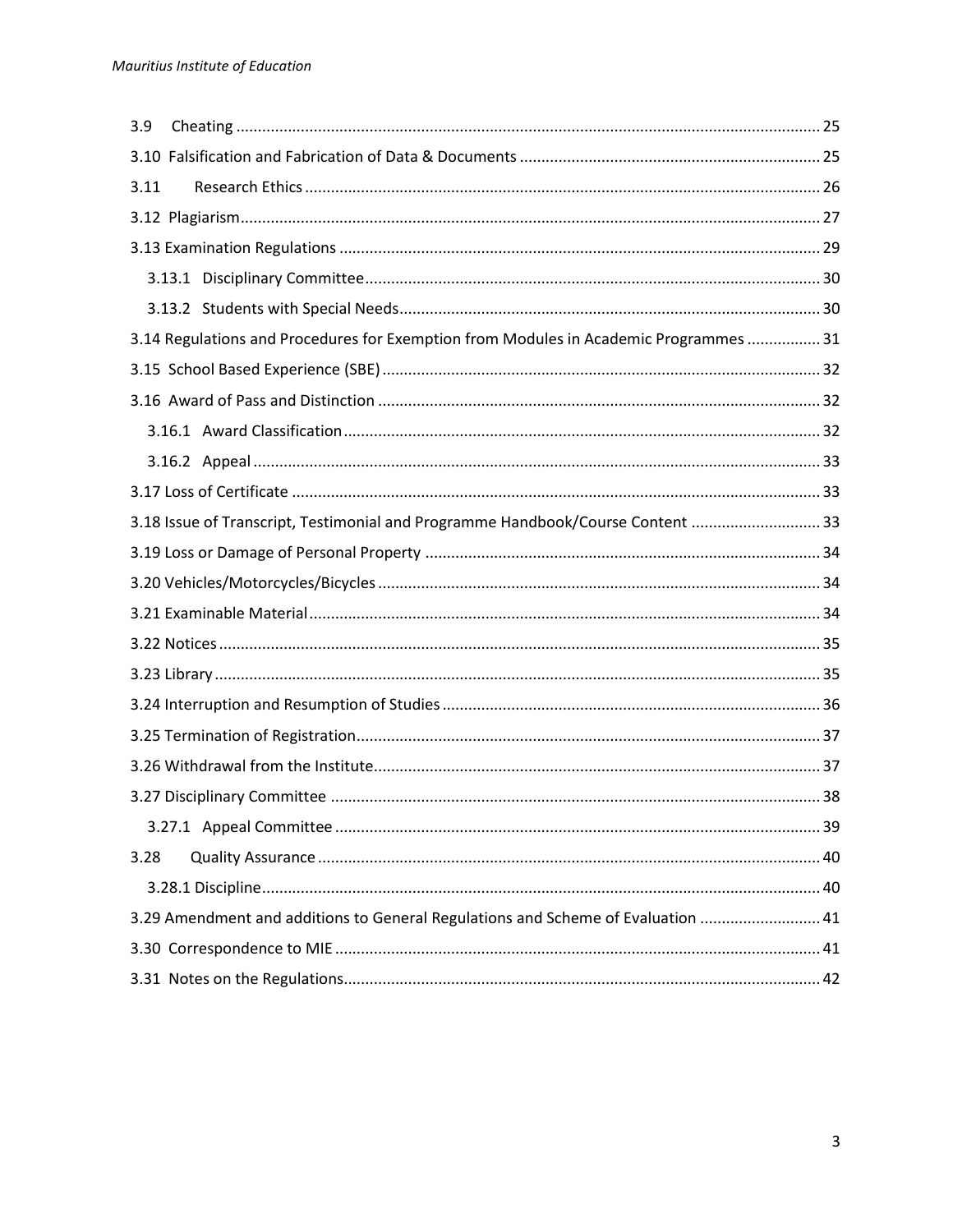# <span id="page-3-0"></span>1 INTRODUCTION

This booklet lists all the Rules and Regulations and other important information for students registered for courses at the Mauritius Institute of Education. This document is a contract between the student and the MIE and should be scrupulously understood and observed.

# <span id="page-3-1"></span>2 Student Rights and Regulations

#### <span id="page-3-2"></span>2.1 Student Rights

Students' rights comprise, inter alia, the following:

- I. The right to be protected within the precincts of the Institute.
- II. The right to be treated in a fair, non-partisan, non-discriminatory and impartial manner.
- III. The right to a fair hearing in case of litigation with the Institute.
- IV. The right to freedom of expression and association.
- V. The right to freedom of movement in the authorized area of the Institute.
- VI. The right to be registered, irrespective of disabilities.
- VII. The right to get access to adequate support so as to complete the programme/course in the best possible conditions.

#### <span id="page-3-3"></span>2.2 Student Responsibilities

Student's responsibilities include the following, but are not limited to:

- (i) Adherence to the rules and regulations set forth in this handbook. Every student should make himself/herself aware of and comply with the Rules and Regulations of the Institute set in this handbook. S/he should also take cognizance of the Student's Charter (available on [www.mie.ac.mu\)](http://www.mie.ac.mu/) which sets the general principles to be observed by all registered students.
- (ii) Students are expected to attend all orientation sessions for a given programme so as to be fully apprised of the Institute's pedagogical orientation, administrative policies and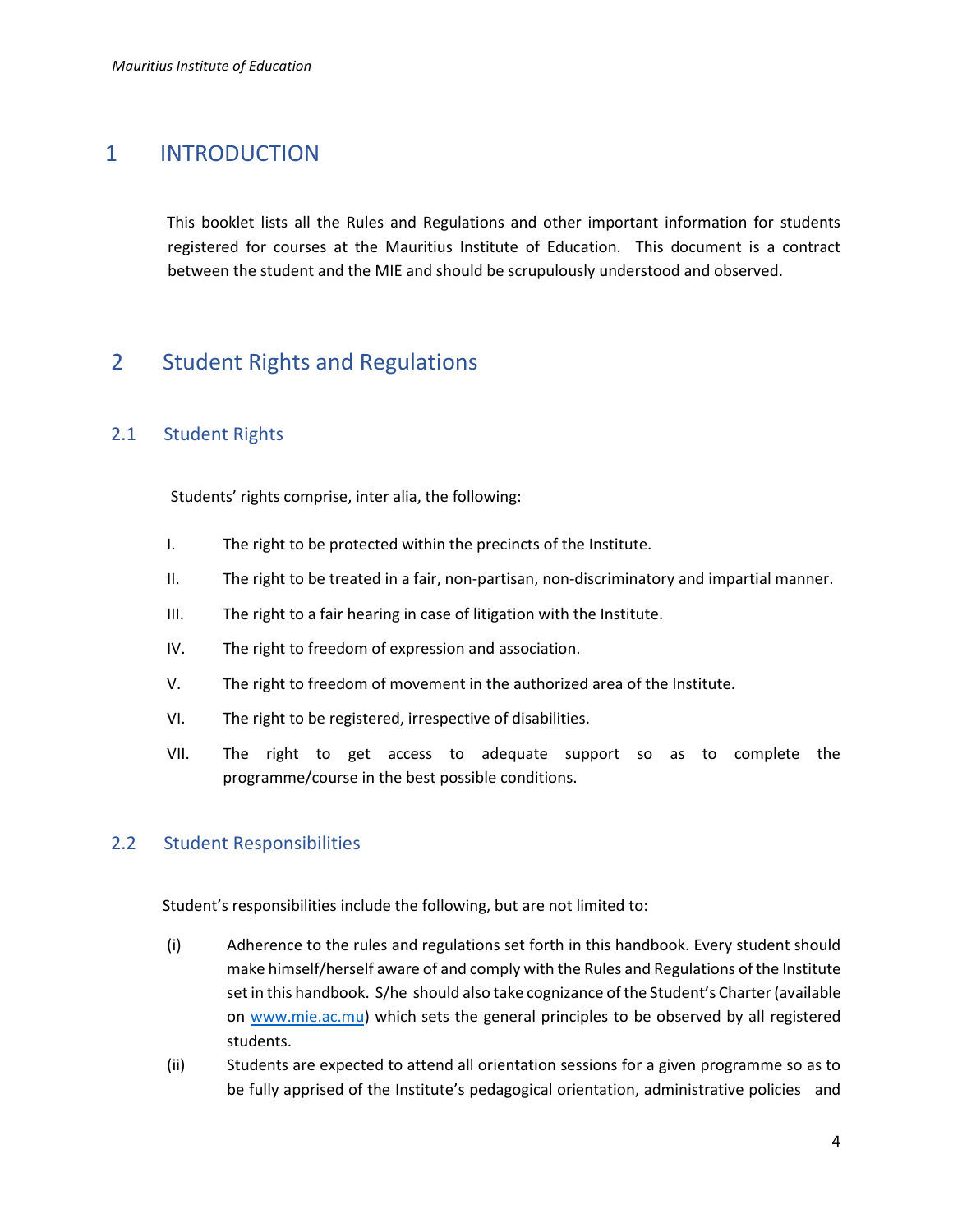any other information that should be strictly adhered to. Some orientation sessions may be held later during the programme, as and when it is required, e.g. before SBE/dissertation, etc.

- (iii) Uphold the reputation of the Institute while engaged in the Institute's activities and not speak or act on behalf of the Institute unless explicitly authorised to do so by the Director.
- (iv) Check the institutional e-mail (mie.ac.mu), website (http://www.mie.ac.mu) and notice board on a regular basis so as to be informed of news and announcements.
- (v) Communicate to the Registrar any change in contact/personal details.
- (vi) Attend classes/appointments/tutorials regularly and be on time.
- (vii) Be on time for the start of Examinations. See Section 3.13
- (viii) Maintain satisfactory progress in the studies.
- (ix) Participate in official activities organized by the Institute.
- (x) Refrain from causing offence, as per the dispositions of the Law (ICT Act, 2002; Computer Misuse & Cyber Crime Act 2003) while engaging in the use of the Internet, including learning management systems (e.g. Moodle), social networking sites (e.g. My Space, Facebook, Twitter etc.), blogs or other web resources.
- (xi) Be responsible for one's actions and be responsible for any infringing of the Rules and Regulations.
- (xii) Inform the Teacher Education Section/Academic Office in case of deferral using the Deferral Form (Annex 1).
- (xiii) Make optimum use of facilities such as the library, multimedia and online learning available at the MIE.
- (xiv) Attend tutorial sessions for specific modules/components/ units/portfolio/ dissertation regularly as per prescribed requirements for same in the programme Handbook or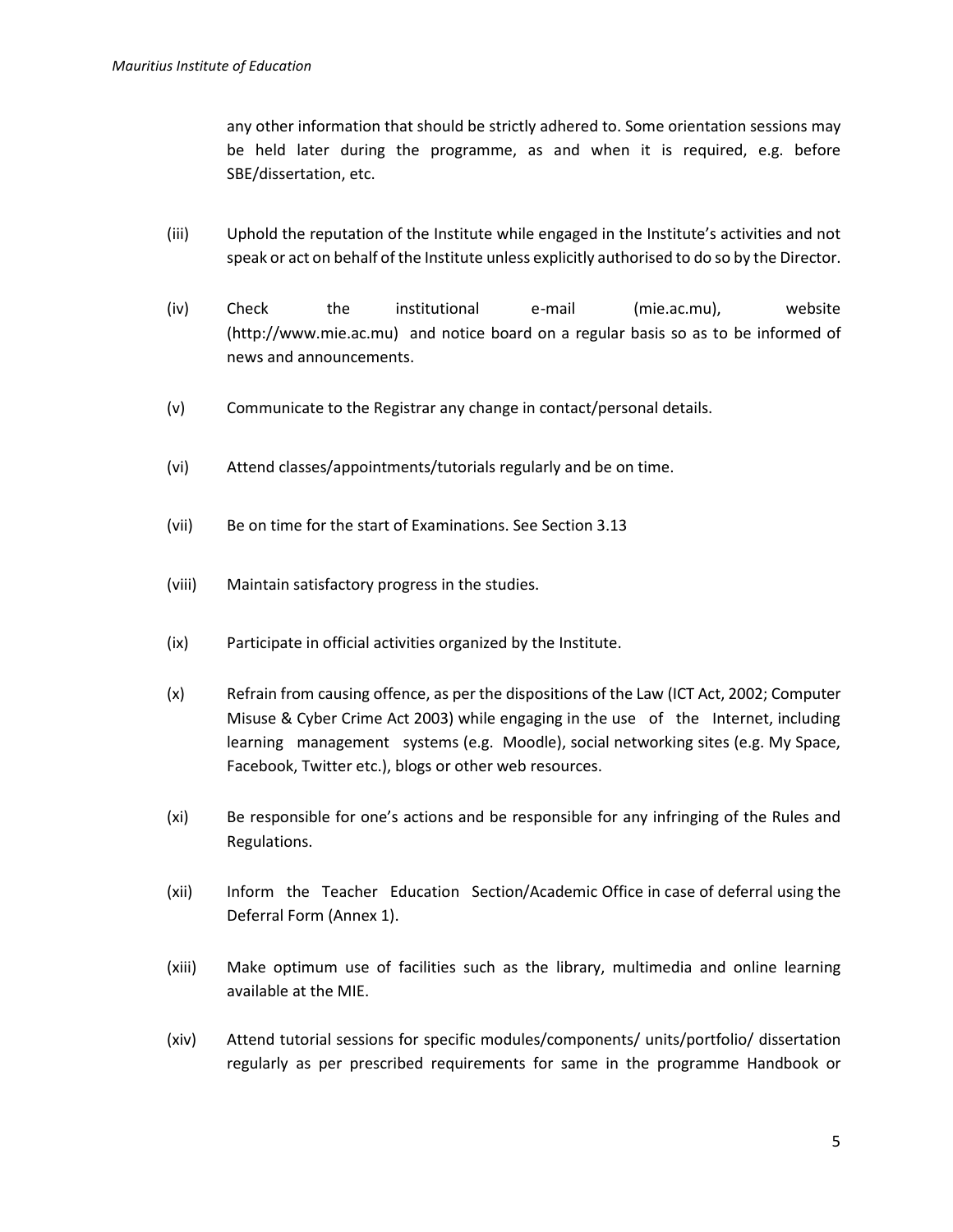through communication from the Programme Coordinator, Course Coordinator and Registrar.

- (xv) Attend non-award based seminars/talks/activities as per the Programme Handbook.
- (xvi) Take advantage of Counselling offered by the Programme Coordinator or any such designated officer.
- (xvii) Adhere to section 3.2 (IX & X) with regards tutorial for failed/referred modules.

#### <span id="page-5-0"></span>2.3 Student Code of Conduct

*The Mauritius Institute of Education embraces a culture of mutual respect between staff and students where everyone is treated with respect and courtesy.* 

*Students must comply with the Institute's Policies and Regulations on academic honesty. Students' code of conduct includes the following, but is not limited to:* 

- i. Behave in a courteous and respectful manner towards everyone on and out of the campus and at school during School Based Experience (SBE).
- ii. Comply with the prescribed provisions relating to the student's placement at school.
- iii. Comply with all regulations of the school where s/he is placed.
- iv. Maintain a strictly professional behaviour with management, staff, pupils and other personnel at school.
- v. Dress appropriately on campus and comply with the dress code prevalent at school during SBE.
- vi. Demonstrate responsible use of infrastructure and facilities available at the MIE and not litter classrooms and campus premises.
- vii. Leave lectures/classes/laboratories after permission has been sought.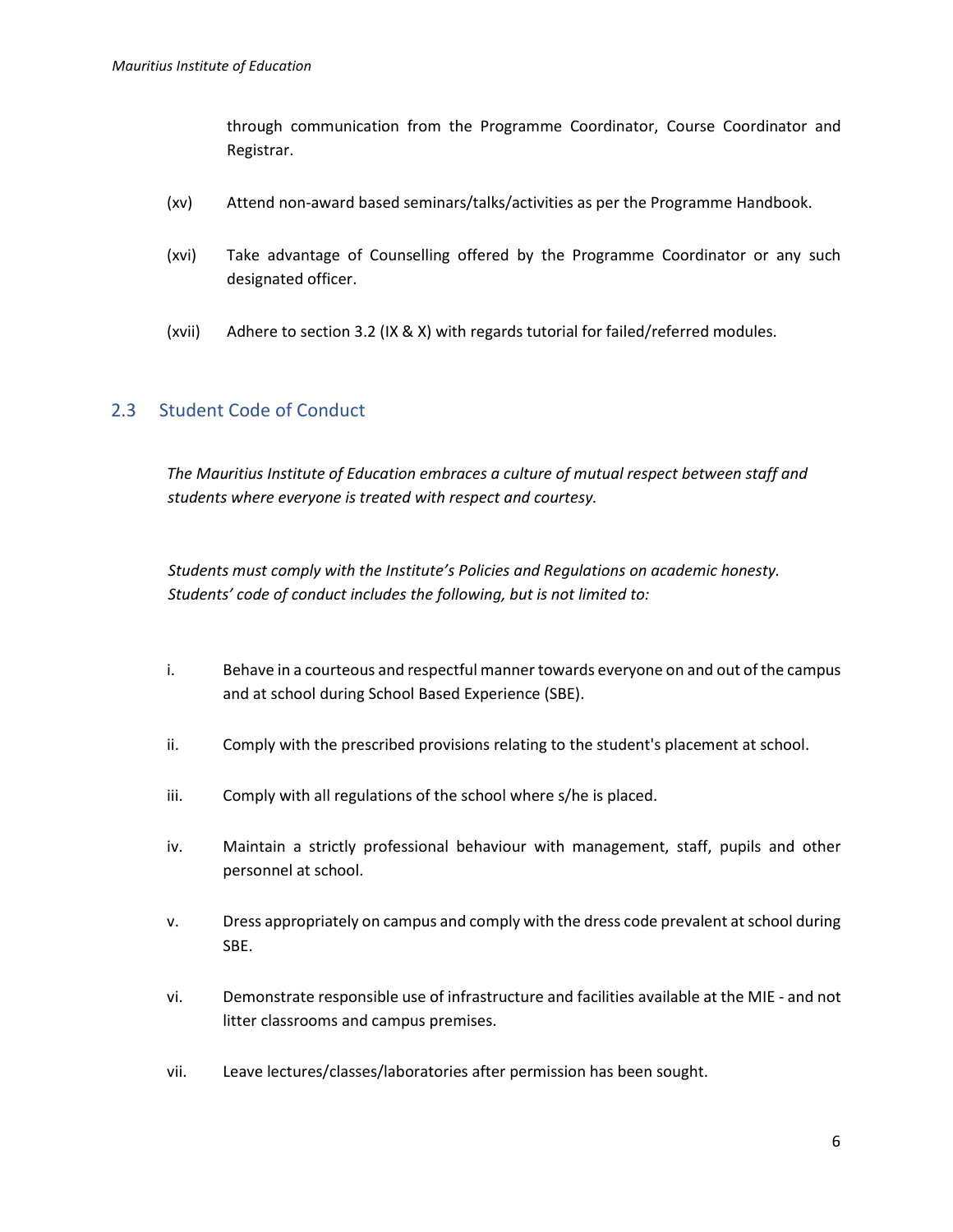#### *Mauritius Institute of Education*

- viii. Refrain from unethical behaviour, such as:
	- a. forgery of signature for attendance of self/peers;
	- b. Cheating in connection with both coursework/continuous assessment and examination – see Section 3.9;
	- c. intimidation or harassment; and
	- d. Intrusion on the privacy of peers/staff.
- ix. Be aware and strictly adhere to rules regarding plagiarism  $-$  see Section 3.12
- x. Refrain from submitting any piece of work (coursework, laboratory work, project, dissertation, etc.) that is not one's own.
- xi. Refrain from using unauthorized material during an examination/assessment.
- xii. Refrain from misusing IT facilities at the Institute and to report cases of misuse.
- xiii. Refrain from video/audio recording or taking photographs of staff, peers and MIE activities without obtaining prior explicit consent from the person, coordinator and/or Registrar, as appropriate.
- xiv. Ensure safe keeping of electrical, transport and ICT equipment without undue wear and tear.
- xv. Refrain from interfering with the smooth running of classes, failing which the student may be asked to leave the lecture, seminar, laboratory, tutorial, or any other activity on grounds of misbehaviour and be referred to a Disciplinary Committee.
- xvi. Maintain hygiene and use facilities provided at MIE in a non-abusive manner.
- xvii. Refrain from being involved in any provocative act.

For any infringement of the above, a student may be requested to appear before a Disciplinary Committee. The Disciplinary Committee will hear all evidence and decide on the veracity and severity of the act. Sanctions will commensurate with the severity of the fault and may lead to a recommendation for dismissal of the student from the Institute for serious misbehaviour. Dismissal is subject to approval by the Academic Board.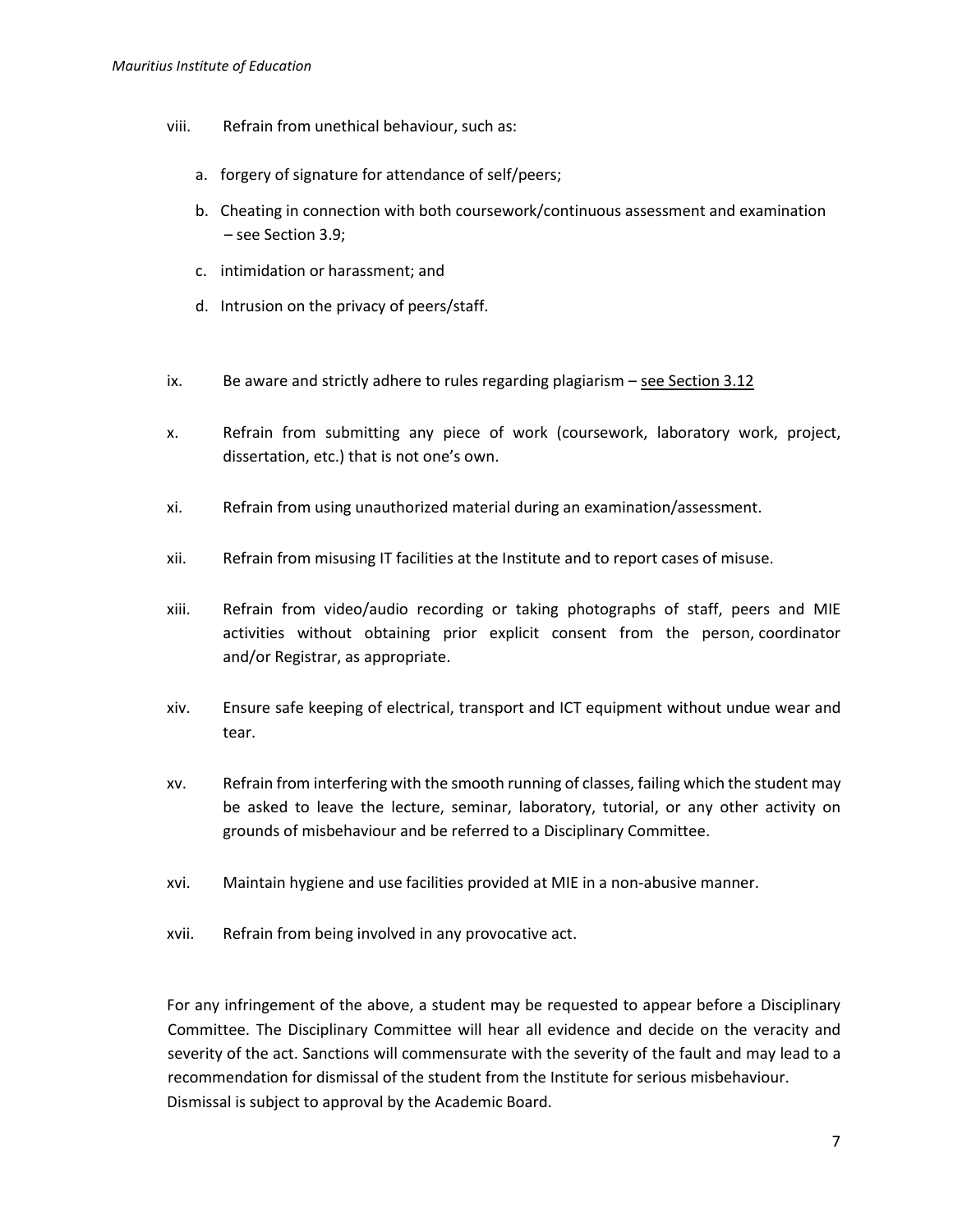#### <span id="page-7-0"></span>2.3.1 Ethical Use of Social Media

Students should be aware of ethical use of social media.

Students should refrain from using social media in order to voice personal feelings and make comments that may harm the integrity and self-esteem of any other student or staff. The MIE will not assume responsibility for any personal initiative on the part of any student or group to engage in social media discussions.

#### <span id="page-7-1"></span>2.3.2 Dress Code

- I. Students should dress appropriately on campus as well as comply with the dress code prevalent at school during School Based Experience. Smart casual dress appropriate in a professional context is recommended.
- II. Students should follow the guidelines below:
	- a. For women: Tops should not be low cut and should cover to waist. No sweatpants, spaghetti‐string tops, short shorts, extremely mini-skirts, etc.
	- b. For men: No sweatpants, athletic shorts, tank tops, very low-cut trousers, etc.
- III. Students may be requested to leave the Institute if not found to be appropriately dressed. They will subsequently be considered to be absent for any lecture they miss as a result of the above.

#### <span id="page-7-2"></span>2.4 Student Complaints

The MIE is committed to handling all requests from its students in a fair manner and to provide quick resolution of any complaint (academic, administrative, resource- related and personal) or appeal made by its students.

I. In cases where students are not satisfied with any aspect of their studies or with the way in which matters have been handled, they should, in the first instance, try to resolve the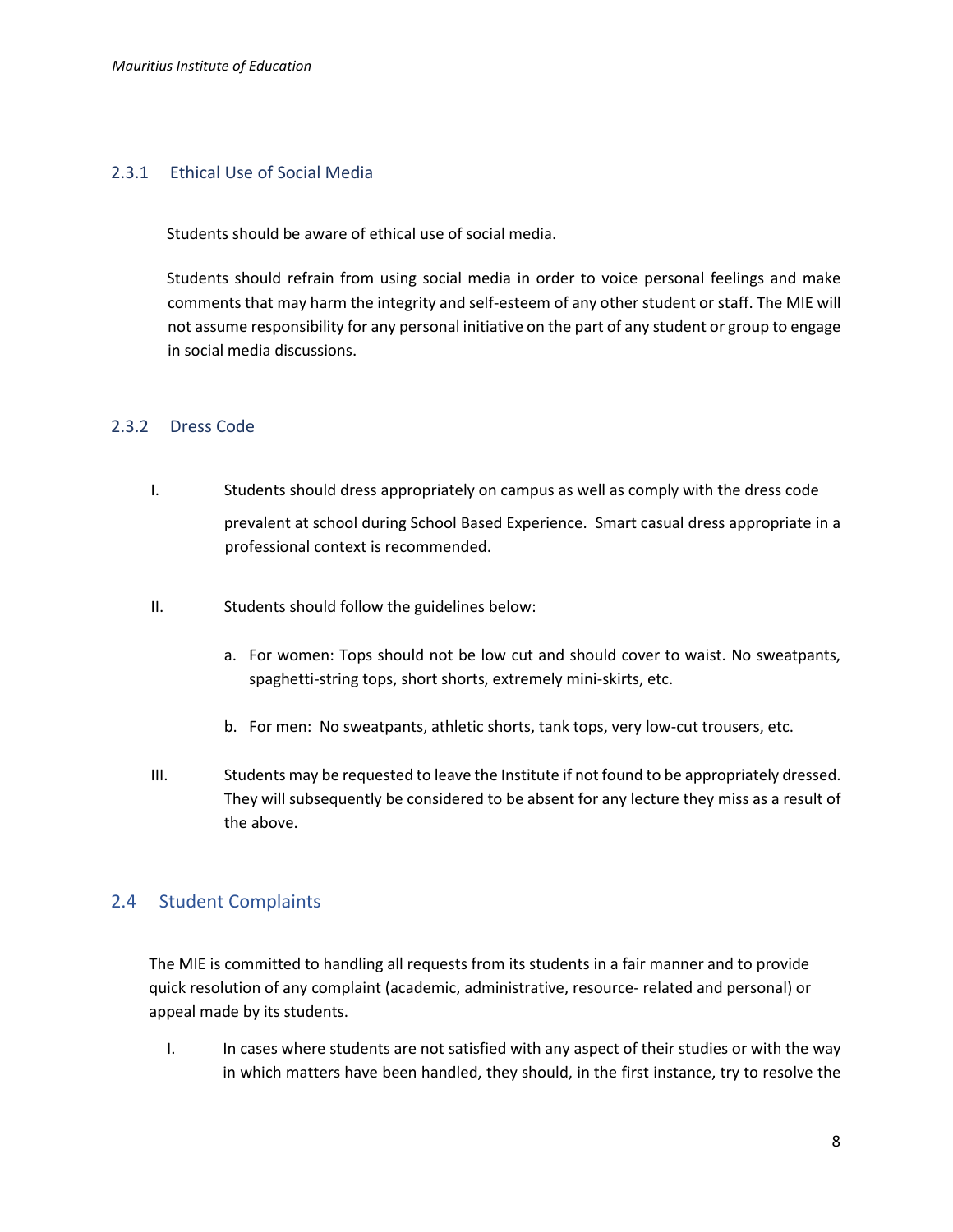situation through mediation with the help of their Course Tutors or the Course Coordinator.

- (a) Where this is not possible and all other attempts to resolve the problem have been unsuccessful, the student should bring up the matter through a formal complaint to the Programme Coordinator and/or the Registrar. The Institute may not be able to initiate any action in the absence of a written statement explaining the nature of problem. Such a statement will remain strictly confidential.
- (b) A written statement should be sent to the Registrar, who will arrange a formal hearing within 15 days after having received the statement/complaint. After inquiry, the student will be communicated of action/s to be taken to resolve the matter (within 7 working days) of the hearing.
- (c) The student, if not satisfied, can appeal against the decision. An Appeals Committee will be set up to look into the matter. The student will be informed about the decision within a reasonable period. The decision of the Appeals Committee will be final and binding.
- II. In case of appeal against results, the Student Appeal Form (Annex 2), downloaded from the Institute's website, should be completed and returned to the Head of the Exams section within 15 days after having received official notification of results through the Institute's notice board or website. A non- refundable fee of Rs500.- will have to be settled at the Finance Section for remarking. Appeal can be lodged by mail to the Registrar, only if the student is medically unfit or not in Mauritius. This should be supported with relevant medical certificate or documentary evidence respectively.
	- (a) Appeal or review is not applicable for School Based Experience
	- (b) The student will be communicated the decision of the Appeals Committee within **4 weeks** following the submission of the request for appeal. The decision of the Appeals Committee will be final.
	- (c) In case the candidate's result is improved after the review procedure, the fees paid will be refunded to the candidate.
- III. In case of appeal against withdrawal, the Student Appeal Form (Annex 2) should be completed and returned within 15 days after receiving notification of same from the Registrar, testified by the date of receipt of the notification.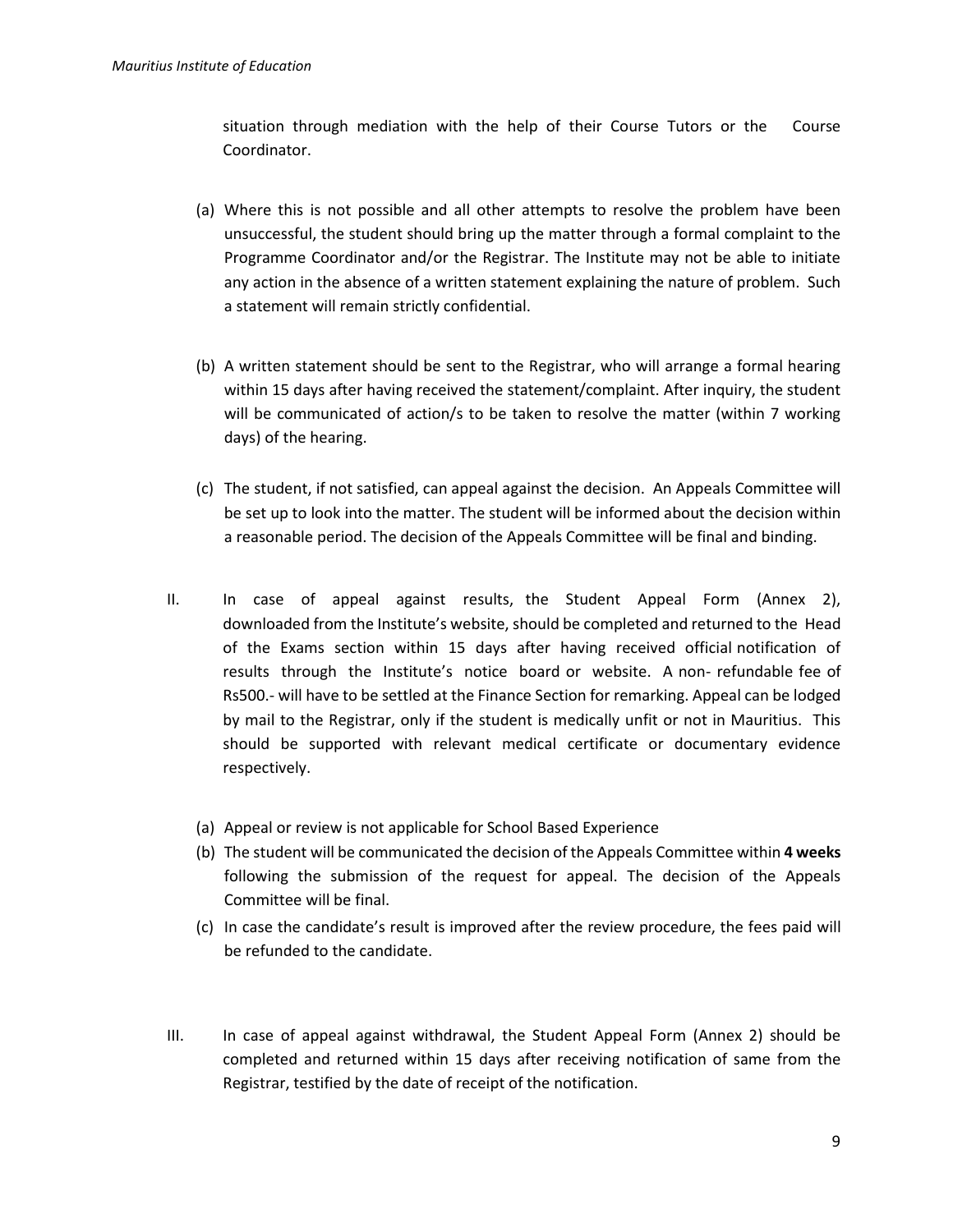- (a) The above procedure for appeal does not apply to students recruited by the Ministry of Education, Tertiary Education, Science & Technology ( MoE, TE, S&T) (through PSC) or Roman Catholic Education Authority (RCEA), in which case appeal must be addressed to the relevant employer.
- (b) The Academic Board will consider the case and make recommendations. The Registrar will communicate the decision to the student. The decision of the Academic Board will be final.

#### <span id="page-9-0"></span>2.5 Application

- I. Prospective students are invited to apply for courses following communiqué in the press and on the MIE's official website (www.mie.ac.mu). Both in-service and pre-service trainees are required to apply online for the relevant programme, unless specified otherwise in the advertisement.
	- a. Candidates will receive an automated e-mail confirming receipt of their application.
	- b. This provision may not apply for those employed by PSC or RCEA or designated by the Ministry of Education, Tertiary Education, Science & Technology (MoE, TE, S&T).
- II. Applications will be processed and qualified candidates will be notified by e-mail and/or phone of the outcome of their application, followed by an official letter.

#### <span id="page-9-1"></span>2.6 Academic Year

The Academic Year of the MIE is divided into two semesters. Each semester is of 15 weeks' duration. The official dates are determined by the Academic Board and communicated officially through the website/notice board.

#### <span id="page-9-2"></span>2.6.1 Scheduling of Courses

I. As per the requirements of specific programmes Full Time/Part Time (FT/PT) or Stand-Alone modules, formal courses/activities may also be scheduled during the inter-semester period.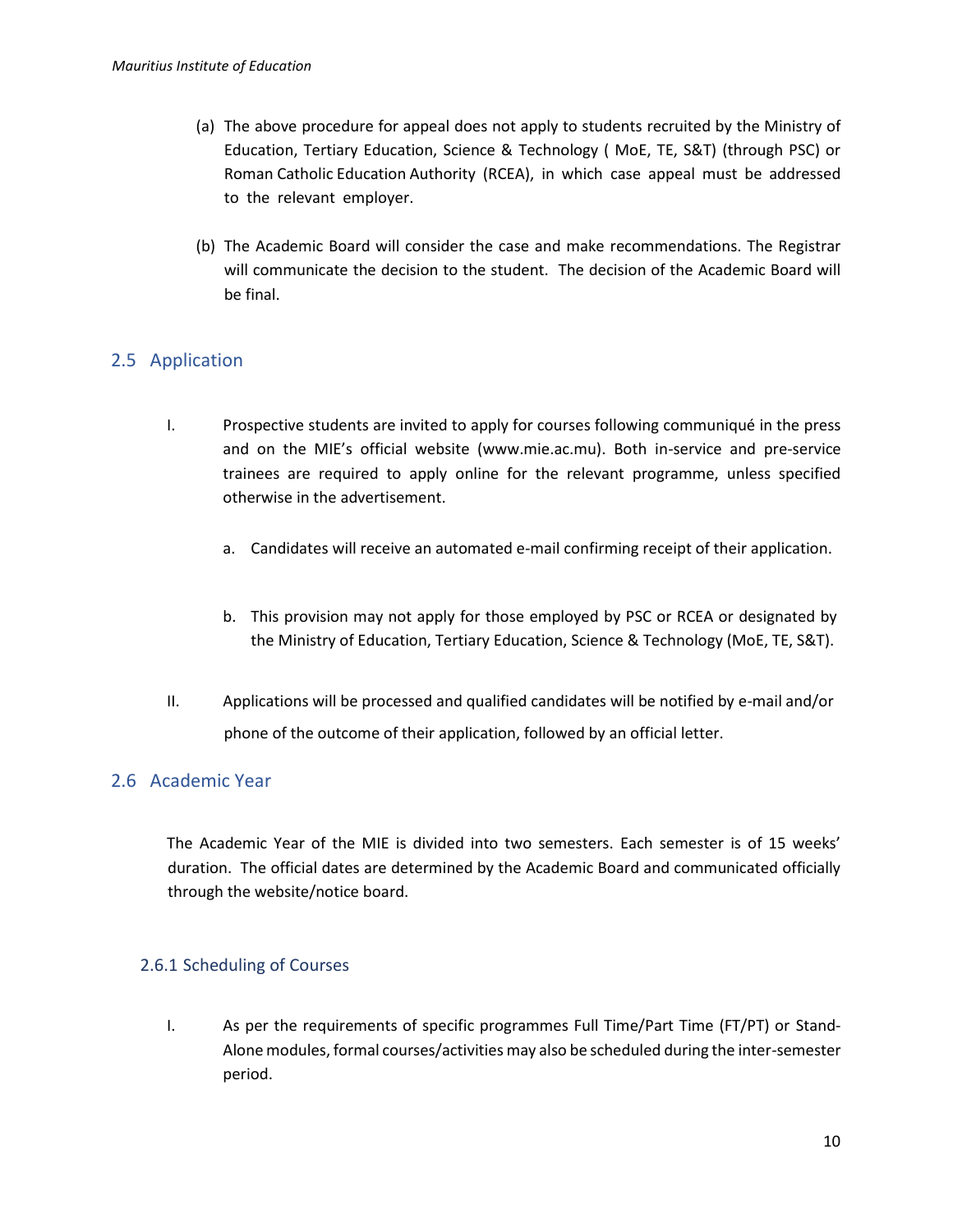- II. Courses are normally held from 09:00-18:30 hours on weekdays and 9.00– 12.00 on Saturdays, and exceptionally on Saturday afternoons.
	- (a) Full-time students (pre-service) may be required to follow courses up till 18.30 hrs on weekdays and 9.00– 12.00 on Saturdays, owing to constraint on resources or space.
	- (b) Courses for both full-time and part-time students may be conducted in a common group depending on the specificities and requirements of the course.

#### <span id="page-10-0"></span>2.6.2 Medium of Instruction

The medium of instruction and assessment for all courses at the Institute is English, except for specific courses run by the French Language Department, Kreol Unit and Asian Language Departments in association with the Mahatma Gandhi Institute.

#### <span id="page-10-1"></span>2.7 Registration & Fees

- I. All students selected for a particular programme/course are required to register before the start of their respective programme/course. Students are required to register for one course at a time at the MIE.
- II. Students should re-register for the programme/course at the beginning of each Academic Year/Semester for the whole duration of the programme and pay approved fees for courses. Failure to settle the fees on time may debar students' eligibility to sit for examination.
- III. Educators selected by the Ministry of Education, Tertiary Education, Science & Technology (MoE, TE, S&T) or RCEA should register at the MIE to be considered as officially enrolled trainees.
- IV. Pre-service trainees for Primary Schools recruited by the Ministry of Education, Tertiary Education, Science & Technology (MoE, TE, S&T) / RCEA/Rodrigues Regional Assembly should register at the MIE for enrolment as trainees.
- V. At the time of registration, all trainees should have taken cognisance of the General Regulations for Students in place at the MIE and they will be required to agree to its terms and conditions by signing an agreement form.
- VI. At the time of registration, all students will be required to state their residential address, a valid email address, National Identity Card number and other relevant particulars.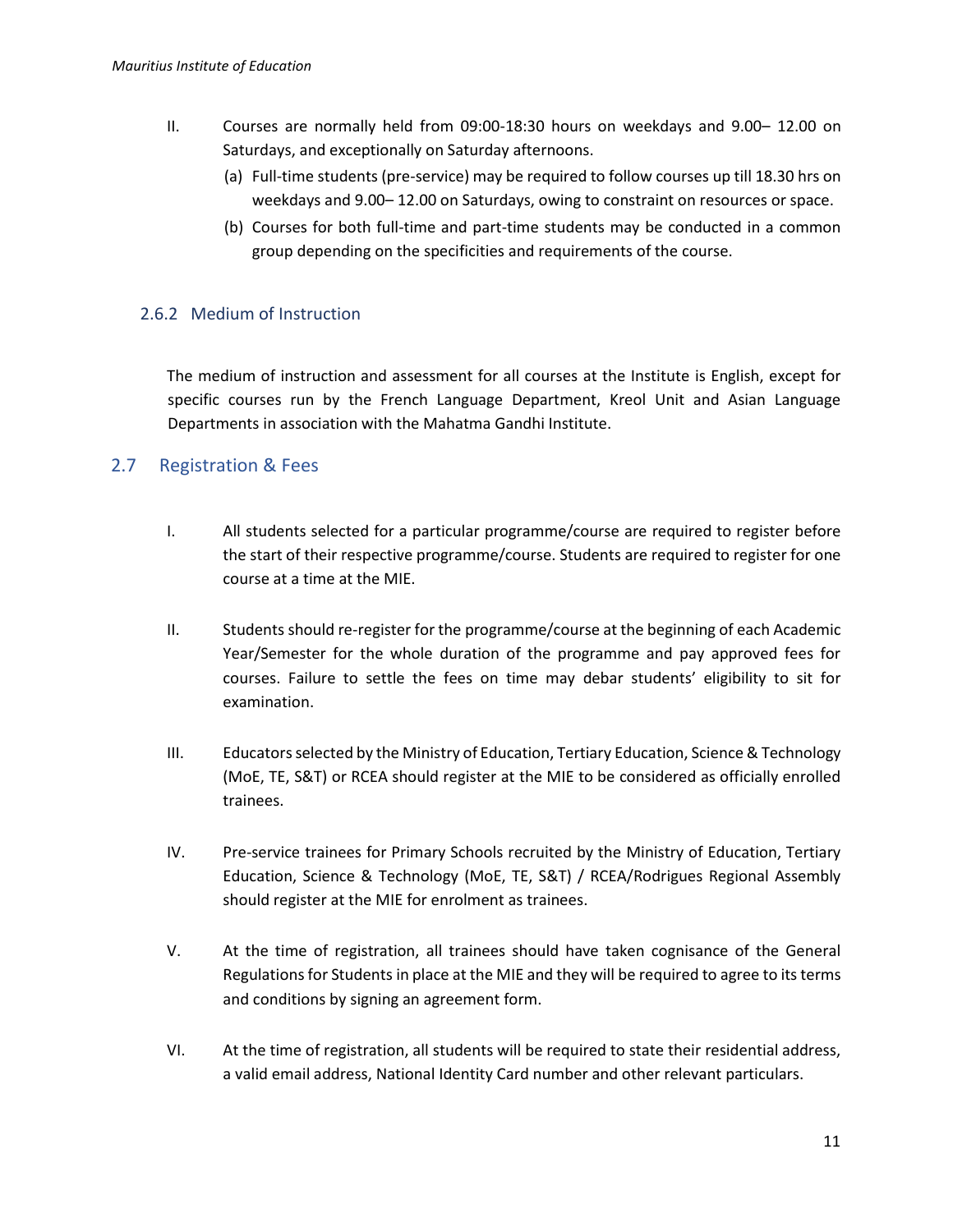- VII. A trainee must notify the Registrar as soon as possible of any subsequent change in the information (change in name, address, phone number, school or any other particulars) s/he has provided at the time of registration.
- VIII. For the purpose of first registration, students will have to produce: original certificates (educational, birth, marriage and any document/s stipulated in the / offer letter), National Identity Card and three passport-sized photographs.
	- (a) In exceptional cases, where there is genuine evidence of inability to produce the document/s, the MIE may effect a provisional registration. Confirmed registration will be effected after submission of original document/s thereafter. Failure to submit the necessary document/s within a reasonable delay, without sufficient justification, will entail withdrawal from the course/programme.
- IX. The registration is confirmed only after production of the receipt of payment of registration fees from the Finance Section of the MIE.
	- a. Separate arrangements will be made for registration of special needs students, upon request.
	- b. All trainees will be issued with a Student Card which must be in the possession of the trainee at all time and must be produced upon request.
	- c. The Student Card is valid for the entire duration of study and serves to identify the trainee as a student of the MIE.
	- d. The Student Card serves to obtain access to the Library, including the issue of books, for voting for the Student Union or for acceding to classes.
	- e. A student failing to produce the Student Card may be denied access in the Institute premises for security reasons.
	- f. The Student Card remains the property of the MIE and should not be lent to others. Infringement will lead to disciplinary action.
	- g. A trainee who loses her/his Student Card must immediately inform the Registrar in writing. After inquiry, a duplicate card will be issued upon payment of a fee of Rs 200. The fee is subject to change.
	- h. All fees for the academic year are payable at the time of registration unless special arrangements have been made with the Registrar.
	- i. Non-payment of registration fee will debar a student from sitting for examination/s or being assessed for any paper/s for the semester/year.
	- j. Access to exams results/transcripts of examination/certificates will be withheld for non-payment of any fee due to the Institute.
	- k. A trainee who is in arrears with the Institute will not be allowed to register for any academic year unless special permission has been obtained from the Registrar.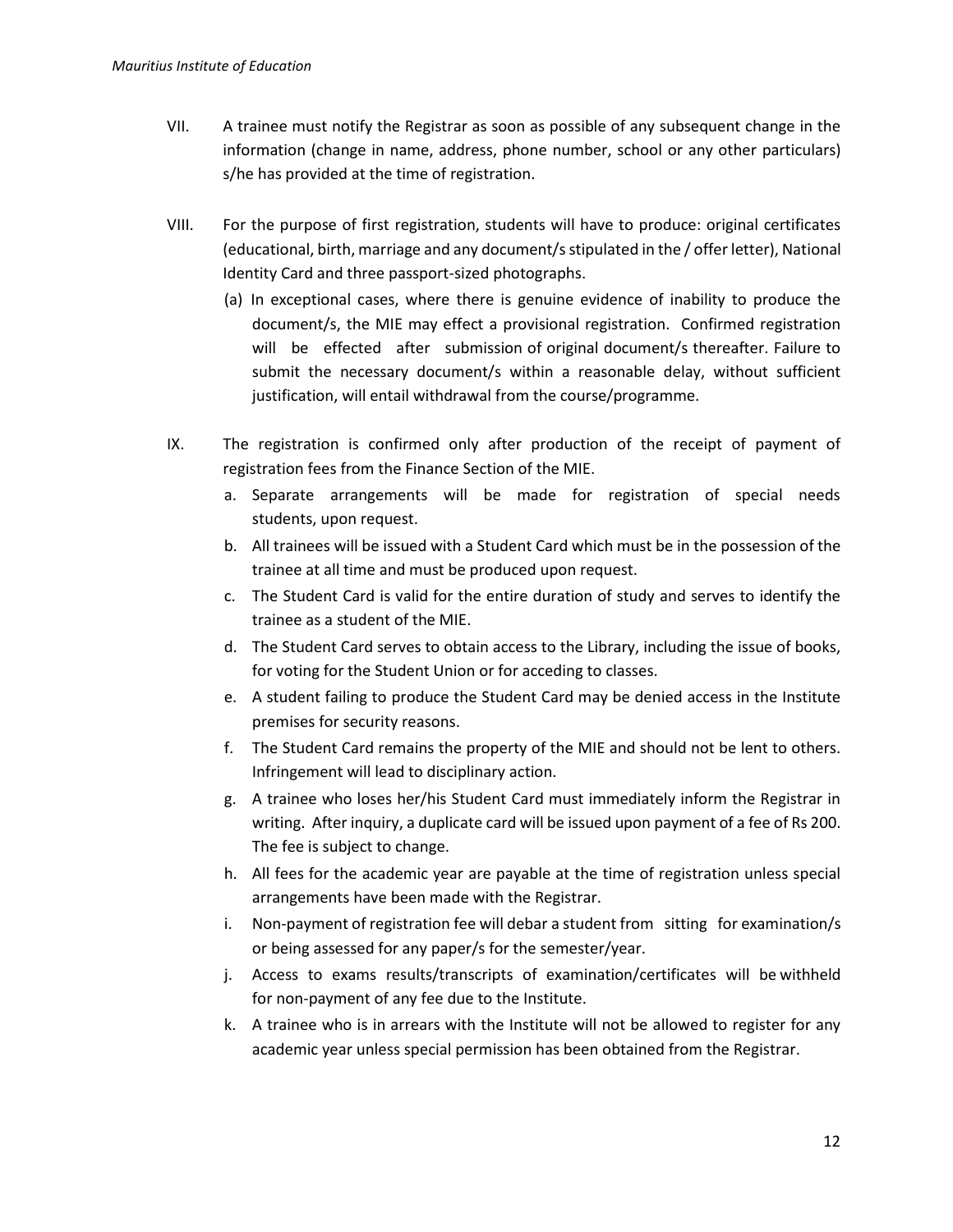X. Upon valid grounds, late registration or shifting from one subject area to another in a programme could be considered within first two weeks from the start of the programme.

### <span id="page-12-0"></span>2.8 Attendance/Conduct/Unsatisfactory Progress

I. A Student is required to follow all the components of a programme. A minimum of 80% attendance is compulsory unless permission is granted in exceptional circumstances by the Registrar on a case to case basis or upon special request from an official authority acceptable to the Institute.

(a) The 80% attendance requirement applies for all modules/components assessed through written examination and/or coursework, as well as School Based Experience and non-award courses.

- II. For programmes delivered through Distance Education mode, students will have to abide by the regulations on attendance requirements as stipulated in the Programme Handbook.
- III. Students who do not strictly adhere to the deadlines for assessment will be deemed to have breached the rule of the course and may be referred for same.
- IV. If a student is absent from classes/tutorials/seminars/ practicals for a long period of time that will affect the attendance requirement as per section 2.8 (I) above, due to illness or other urgent and reasonable cause, s/he should ensure that the Registrar is notified in writing as soon as possible, giving the reason/s for the absence with adequate evidence.
- V. In case of illness which necessitates an absence of more than three consecutive days, a medical certificate should be forwarded to the Registrar not later than on the third day of absence.
- VI. A student who is unable to attend classes and examinations for reasons such as pregnancy/child delivery/childcare or major health problems must apply for leave beforehand, except in cases of unforeseen circumstances. Such applications should be made to the Registrar, supported by appropriate medical certificate/s that cover/s the relevant period.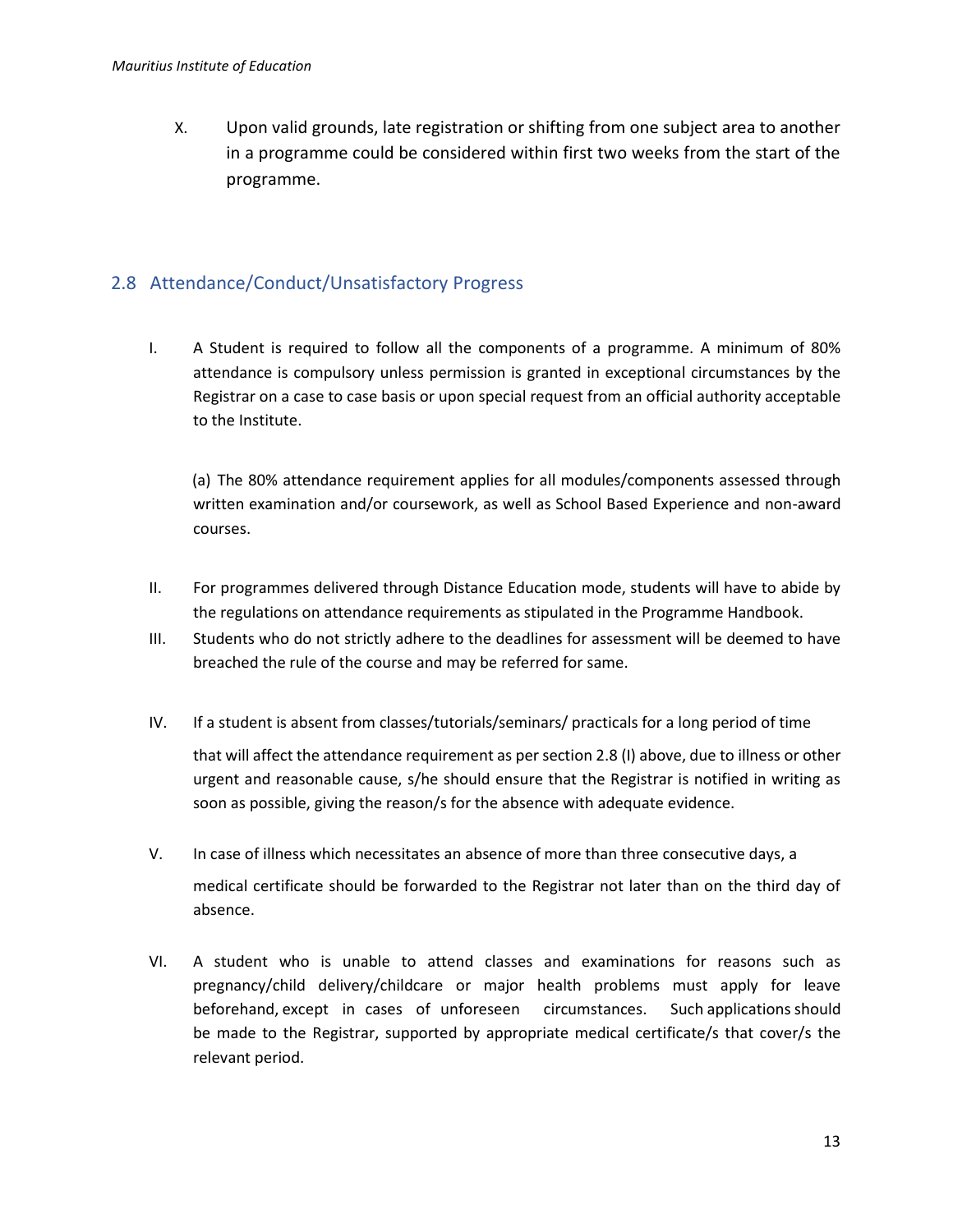- VII. A student whose progress, attendance or conduct during the semester is not satisfactory shall be given written warning by the Head of Department, with copy to the Programme Coordinator, on the advice of the Course Coordinator/Tutor.
- VIII. In the absence of improvement, a strong and final warning shall be issued to the student by the Registrar.
- IX. In case there is still no improvement, the matter shall be referred to a Disciplinary Committee. The Committee will hear all parties concerned and make its recommendations to the Academic Board. The decision of the Academic Board will be final and binding.
- X. In case of unsatisfactory attendance, the Academic Board may advise that a student follows part or whole of the course as and when next offered.

#### <span id="page-13-0"></span>2.9 Punctuality and Conduct

- I. A student is expected to be punctual for all courses.
- II. A student who is consistently late or leaves early, without proper justification, by more than 25% of the time allocated for the course may not be allowed to sit for the examination or submit assignment and will be subject to the provisions of Section 3.2. (VII)
- III. Code of conduct in Classroom:
	- a. Students should display a collegial attitude and professional behaviour during classes.
	- b. Students should refrain from using mobile phone/devices for purposes of sending/receiving text messages and receiving/making phone calls during classes.

#### <span id="page-13-1"></span>2.10 Mode of Delivery

Courses, both Full-Time and Part-Time, may be offered face-to-face, online, on a distance mode or on a split basis, with a combination of any of those modalities. As such, students should make necessary arrangement for personal device and Internet connectivity and ensure that they conduct all the activities as specified in the Programme Handbook/ Module Information Sheet provided by the tutor.

Moreover, the MIE may resort to a distance mode during bad weather conditions or in conditions that could hinder the normal face-to-face mode of delivery.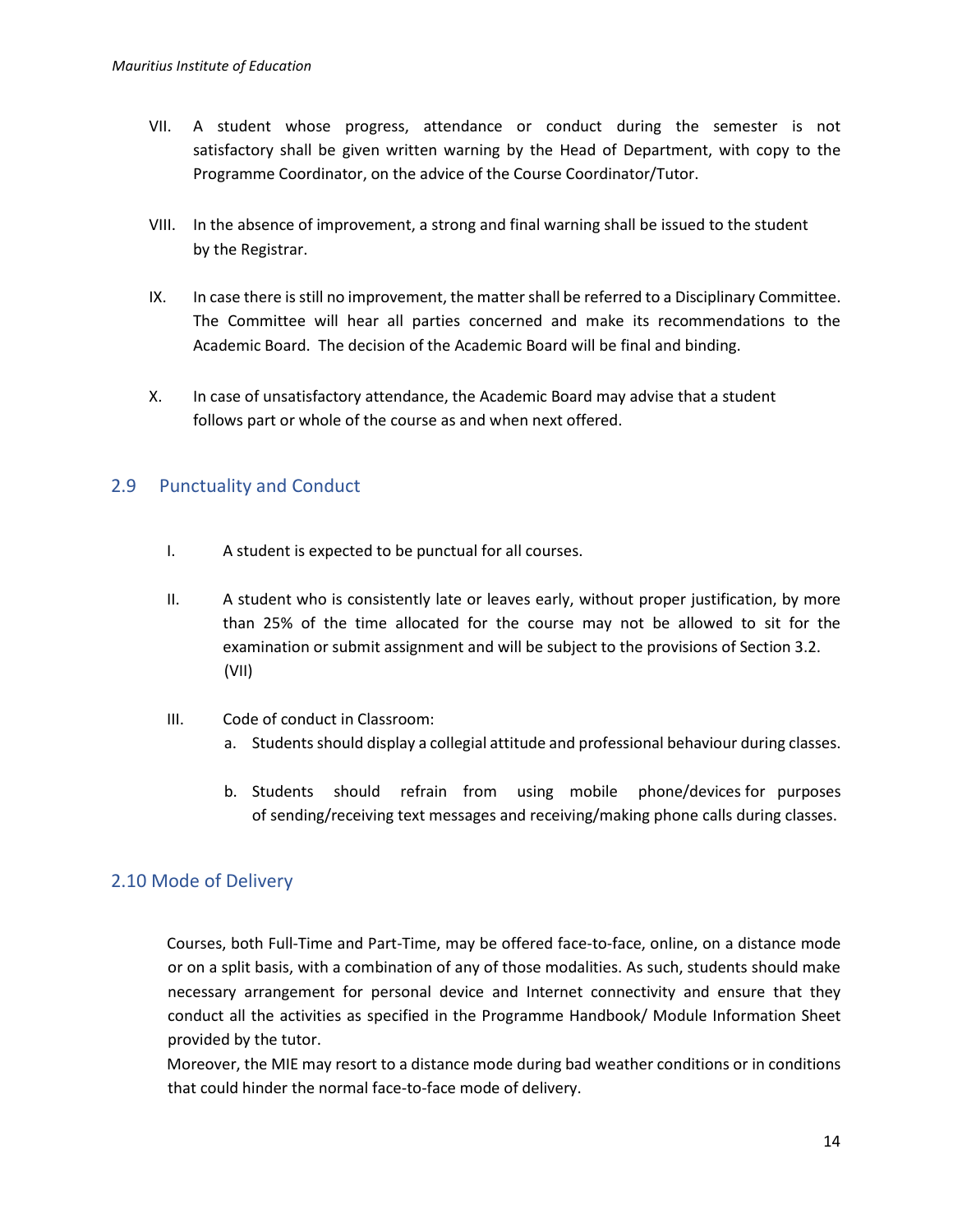#### <span id="page-14-0"></span>2.10.1 Mode of Teaching

- (i) The mode of teaching of the course may be altered by the department offering the course, depending on the exigencies of the course or any unforeseen circumstance. The department will ensure that all the exigencies of quality are maintained.
- (ii) Any change will be communicated to students by the Registrar and will be binding.

#### <span id="page-14-1"></span>2.11 Course Materials and dues:

- I. Students should purchase prescribed material/book/note/Distance Education material, for the course.
- II. The MIE will also ensure that such resources are also available for consultation in the library.
- III. Students will be expected to be updated with their dues for all workshops and lab activities as prescribed in the Programme Handbook. Failure to do so may disqualify them from being assessed.

## <span id="page-14-2"></span>3 Assessment, Evaluation and Grading Structure

- I. All registered students are required to comply with the Institute's Rules and Regulations governing the evaluation/assessment procedures.
- II. Each module in every programme is assessed (except for programmes where the structure makes for other specific provision(s) approved by the Academic Board) by either written Examination or Coursework/Continuous Assessment or both.
- III. Where evaluation is carried out through a combination of written examination and coursework/continuous assessment, the weighting between written examination and coursework/continuous assessment will normally be in the range of 30% to 70%, unless specified otherwise in the Programme Handbook.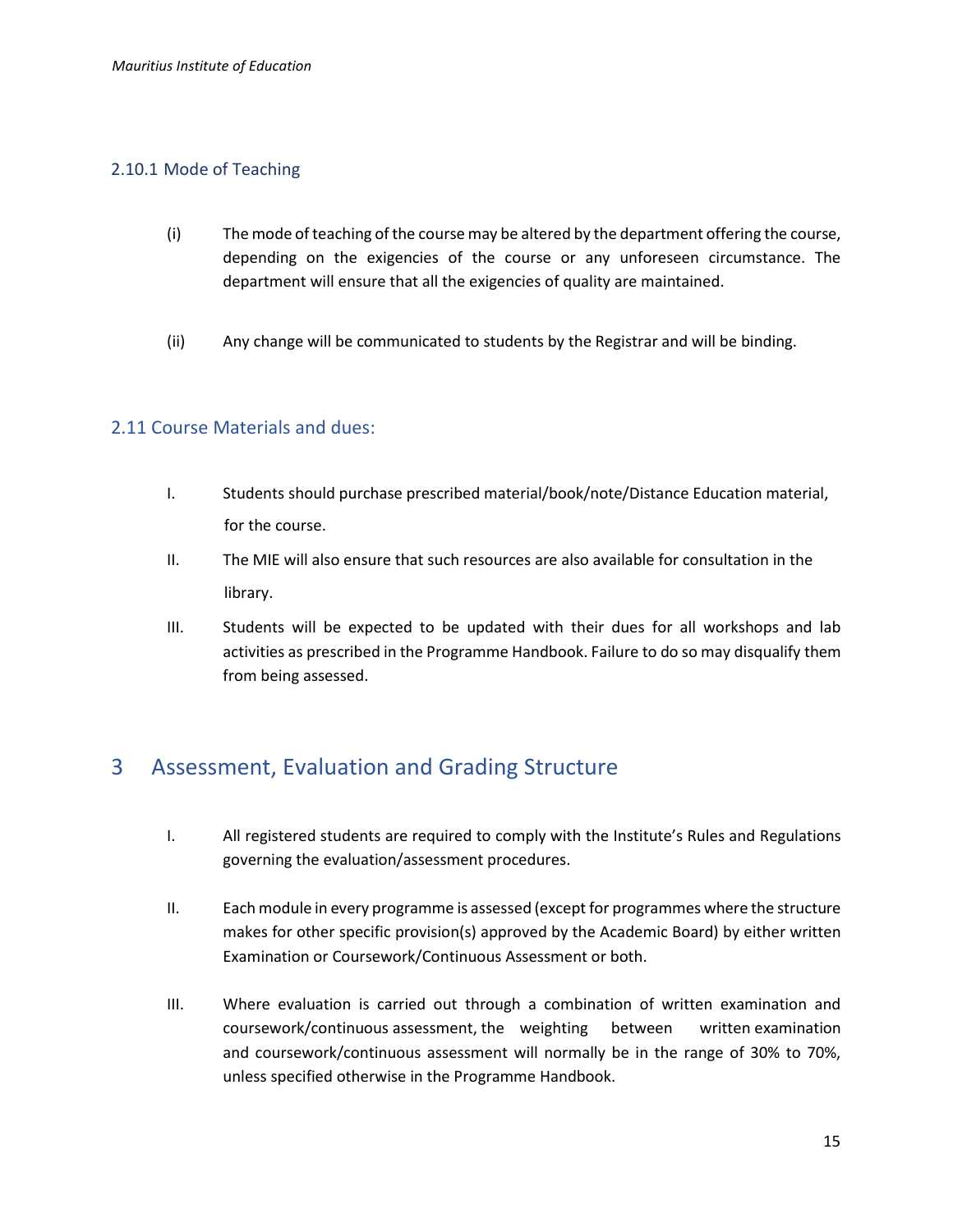- IV. For any module with more than one component (either coursework/continuous assessment and examination or more than one subject area assessed separately), students must secure a minimum of 40% in each component and an overall of 50%.
- V. In case of referral in any component, the student will be re-examined in that component only provided that s/he has obtained an overall of 50% in the module.
- VI. Should s/he obtain less than the 50% in the module, s/he will be re-examined in all components of the module.
- VII. For SBE, students should secure a pass mark of 50% in all the components as detailed in the respective Programme Handbooks.
- VIII. Academic standing of students is determined on the basis of a **Grade Point Average** (GPA) obtained by dividing the '**sum of the module credits attempted multiplied by the grade points' by 'the total module credits attempted**'.

∑ (Module credits attempted x grade points)

 $GPA =$ 

(Module credits attempted)

- IX. Each module/component will be assessed on a four-point scale. To pass in these modules/components, students will have to earn at least a C grade.
- X. The grading structure adopted is as follows:

| <b>GRADE</b> | <b>PERCENTAGE</b> | <b>GRADE POINT</b> |
|--------------|-------------------|--------------------|
| $A+$         | $m \geq 85$       |                    |
| A            | $70 \le m < 85$   | 4                  |
| В            | $60 \le m < 70$   | 3                  |
| C            | $50 \le m \le 60$ | 2                  |
| E            | M < 50            | O                  |

m - mark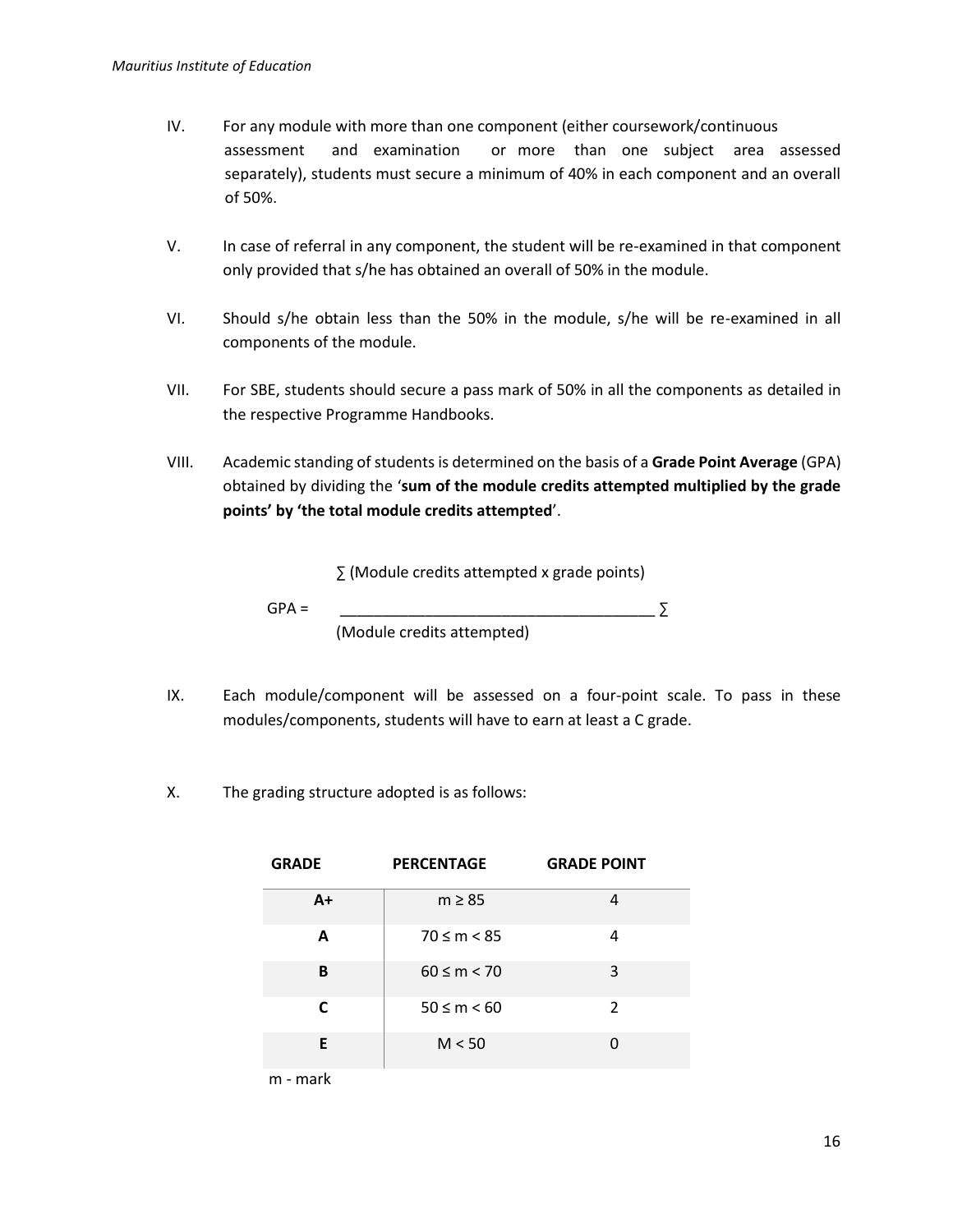#### <span id="page-16-0"></span>3.1 Grade Indicators

#### **Grade D (partly referred)**

Grade D will apply for any module with more than one component where the student has secured an overall pass mark of 50% but has failed to meet the minimum pass mark of 40% in any one component.

#### **Grade F**

Grade F will apply where the Grade Point Average (GPA) of a student is less than 2.00.

#### **Grade G**

Grade G will apply in case a student is absent from examination and/or has not submitted his/her assignment/coursework for valid reasons.

#### **Grade I (Incomplete)**

Grade I will cover the following situations:

- (i) Student is absent for one or more modules, but the absence is justified (e.g. absence due to ill-health and presentation of valid medical certificates within the prescribed time limit).
- (ii) Interruption of courses.
- (iii) Teaching Practice has not been completed yet and justified by valid reasons.

#### **Grade W (withdrawal)**

Grade W will apply in case a student has been withdrawn from the programme of study by the Academic Board or has made a request for withdrawal from the course.

#### **Grade O (Drop Out)**

Grade O is applicable for students who have dropped out of the programme.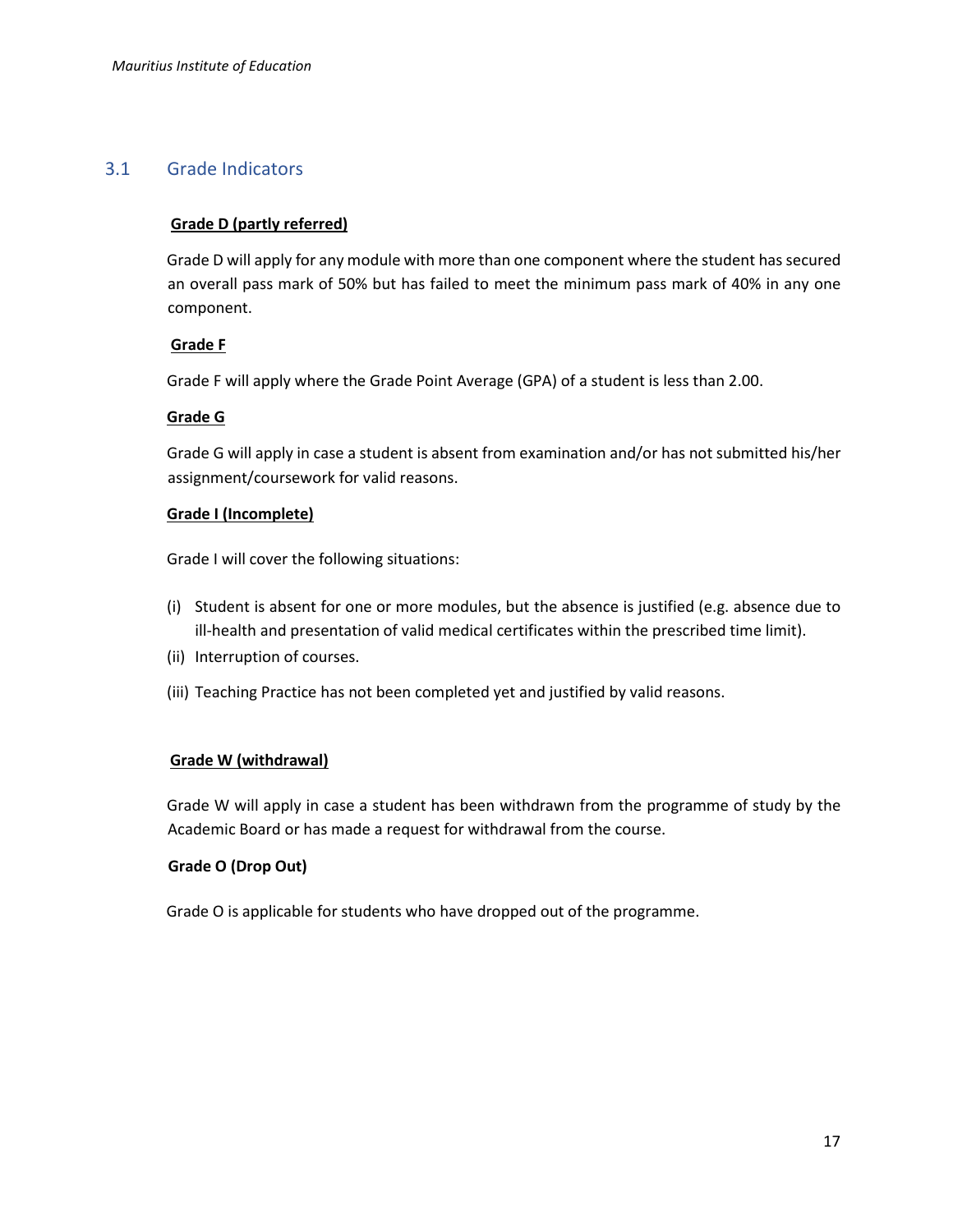### <span id="page-17-0"></span>3.2 Referred/Failed Candidates

A candidate may be allowed to retake a referred/failed module as follows:

| Normal duration of<br>Programme | Maximum duration of<br>Programme                                                                |
|---------------------------------|-------------------------------------------------------------------------------------------------|
| 2 semesters                     | 3 semesters or<br>maximum of 2 re-sits<br>for module/s taken in<br>the 2 <sup>nd</sup> semester |
| 3 semesters                     | 5 semesters                                                                                     |
| 4 semesters                     | 6 semesters                                                                                     |
| 5 semesters                     | 7 semesters                                                                                     |
| 6 semesters                     | 8 semesters                                                                                     |

- i. The candidate will take the referred/failed module in the following semester/s if available, or as and when next offered.
- ii. Any student who has failed to satisfy 80 percent of the attendance will be required to make up for the attendance to be allowed to take a re-sit, unless special permission has been granted on exceptional ground.
- iii. In the final semester, a student will be allowed a maximum of 2 re-sits only per failed modules as and when next offered.
- iv. For School Based Experience, a maximum of two re-sits will be allowed. In case the student is unsuccessful after two re-sits, the matter will be referred to the Academic Board by the Award Committee for necessary action.
- v. A fee of Rs500 per module is payable for each re-sit.
- vi. The highest grade obtainable for any re-sit of examination/coursework/continuous assessment is 'C'.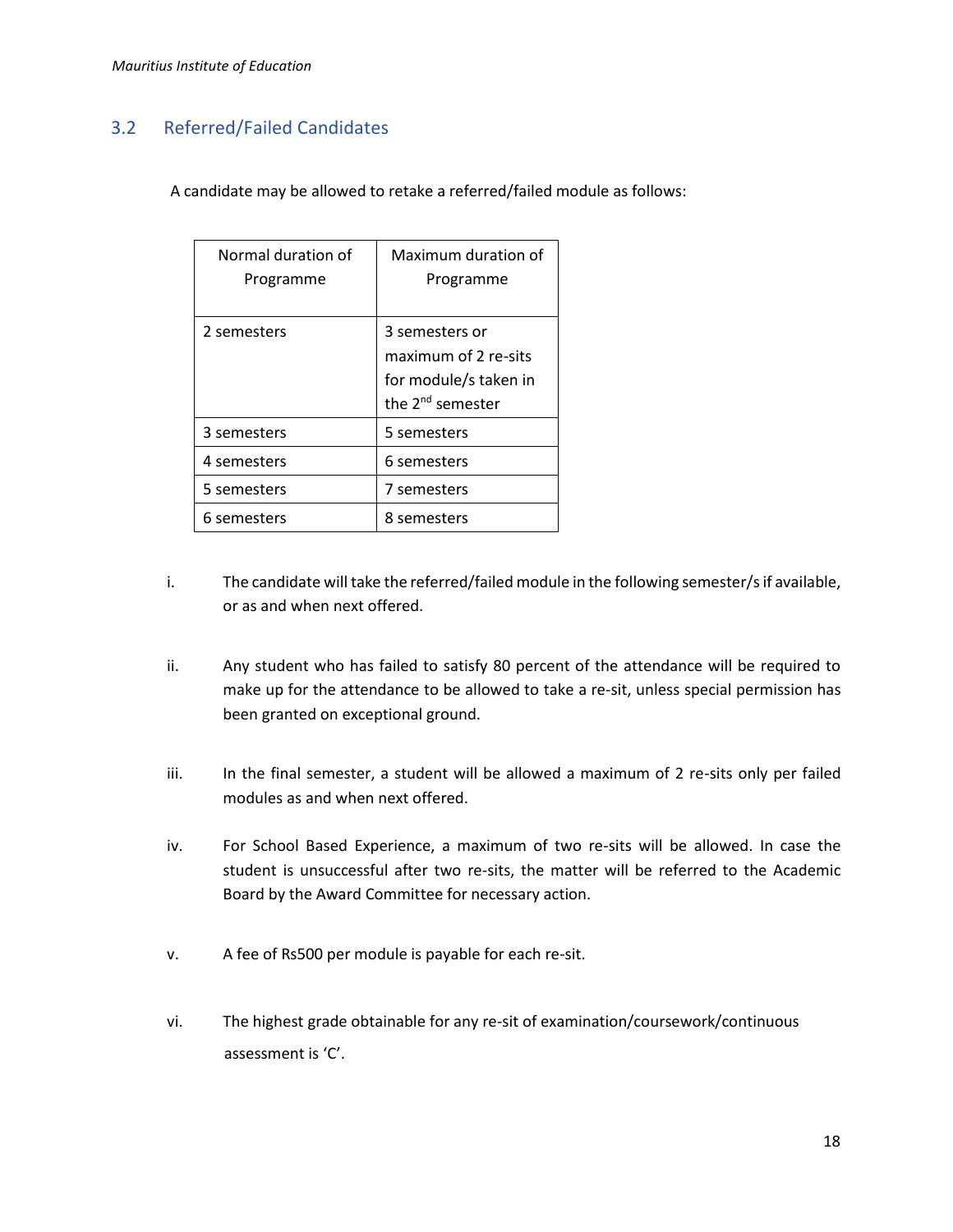- vii. The maximum number of modules that a student is allowed to be referred in should not exceed one-third of the total number of modules offered in that year.
- viii. The Academic Board shall have discretionary power with regards to examinations.
- ix. The student will be officially informed of any failed/referred module after approval of results at Award Committee and/or Academic Board as appropriate.
- x. It will be the responsibility of the student to establish contact with the tutor, through the Executive Officer of the respective School, and agree on a date and time for tutorial. The student may, if need be, seek the support of the respective Course Coordinator for the same. Ultimately the Programme Coordinator may intervene only if s/he has ample evidence that the student needs assistance for the same.
- xi. In case a student feels that s/he has an emergency situation, s/he may seek, as an ultimate measure, the assistance of the office of the Registrar.

#### <span id="page-18-0"></span>3.3 Admission to Examination and Acceptance of Coursework/Continuous Assessment

- I. A student is required to attend all classes, lectures, tutorials, face-to-face sessions and other forms of instruction as prescribed by the Programme Handbook/MIS for a particular programme/ module. In case of default, Section 2.8 will apply.
- II. Students who attend less than 80% of the attendance requirement for a course will not be allowed to take part in the written examination, nor will the coursework / portfolio be considered for assessment. Students will be deemed to have failed in module/component. Section 2.8 will apply.
- III. Students will be required to follow the course as and when next offered, or under exceptional circumstances, attend tutorial session/s before being eligible for resubmission.
	- a. Under special or unforeseen circumstances only, with the permission of the Registrar, a student not attending classes will be required to make alternative arrangements for completion of the programme of study to the satisfaction of the department concerned.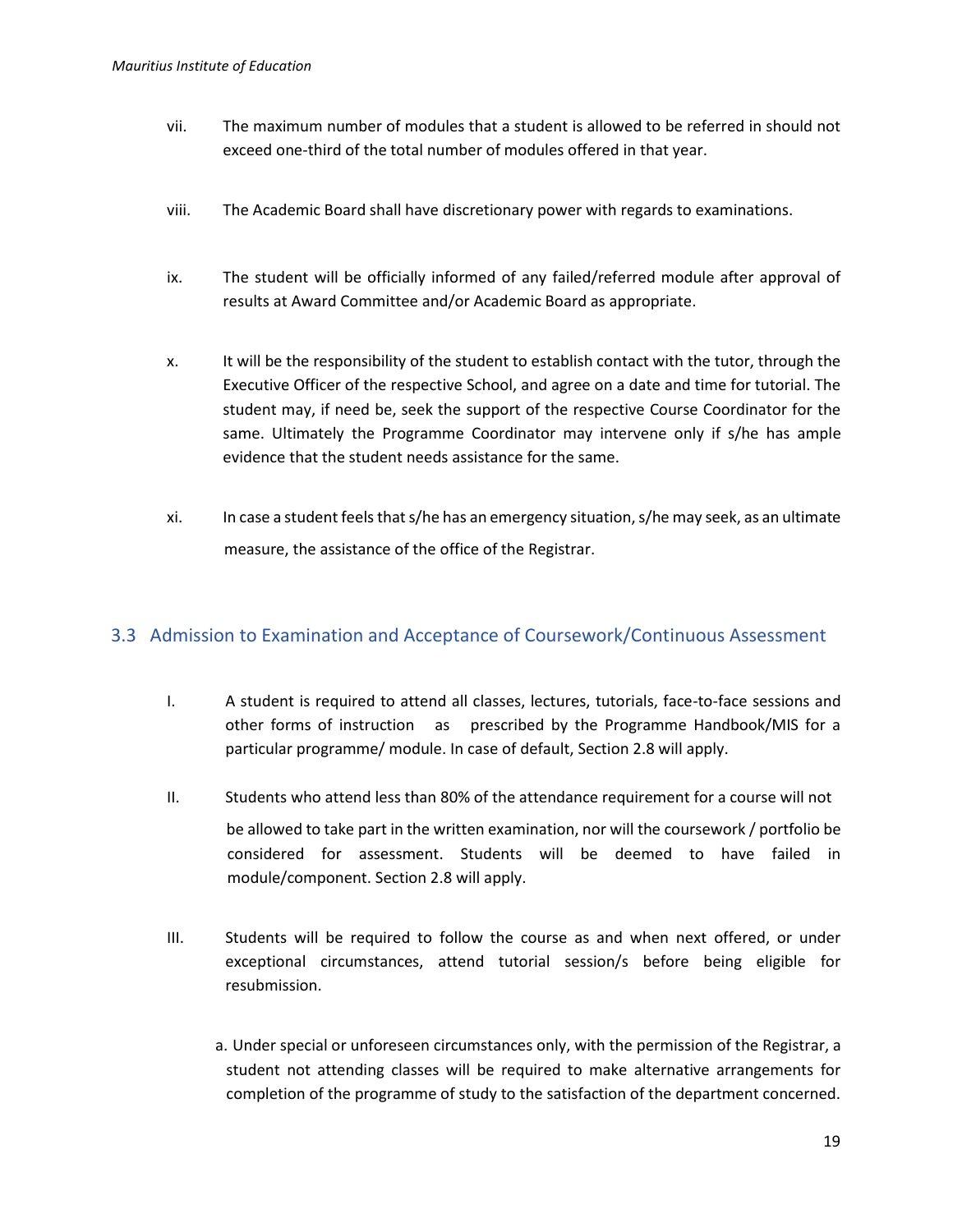The onus will be on the student to ensure that s/he remains engaged in his/her studies. (Also see Section 2.8 Para 1)

#### <span id="page-19-0"></span>3.4 Deferral of Examination/Dissertation/Portfolio/Assignment and late submission

#### <span id="page-19-1"></span>3.4.1 Deferral

- I. Deferral of examination/assignment/ dissertation to a subsequent semester may be granted on the following grounds:
	- a. Ill-health or injury supported by evidence/medical certificates.
	- b. Other special and unforeseen grounds considered appropriate by the Programme Committee. The latter will make recommendation to the Registrar on the course of action.
- II. A student who wishes to defer an examination or an assignment must apply in writing (See Annex 1 Deferral Form) to the Programme Coordinator and obtain approval for same at least 15 days before the end of the semester, setting out the grounds on which deferral is sought and providing sufficient written evidence to support the application.

#### <span id="page-19-2"></span>3.4.2 Late submission

- I. A student may on valid grounds, as indicated in 3.4.1 (I) above, apply for late submission, extension of the submission of a dissertation/portfolio/assignment in writing (See Annex 1) to the Programme Coordinator, with copy to the Tutor, at least 15 days before the deadline for submission. Only in exceptional unforeseen circumstances students may apply within a shorter delay.
- II. Extension will normally be granted for a limited period.

#### **Conditions under which extensions can be considered:**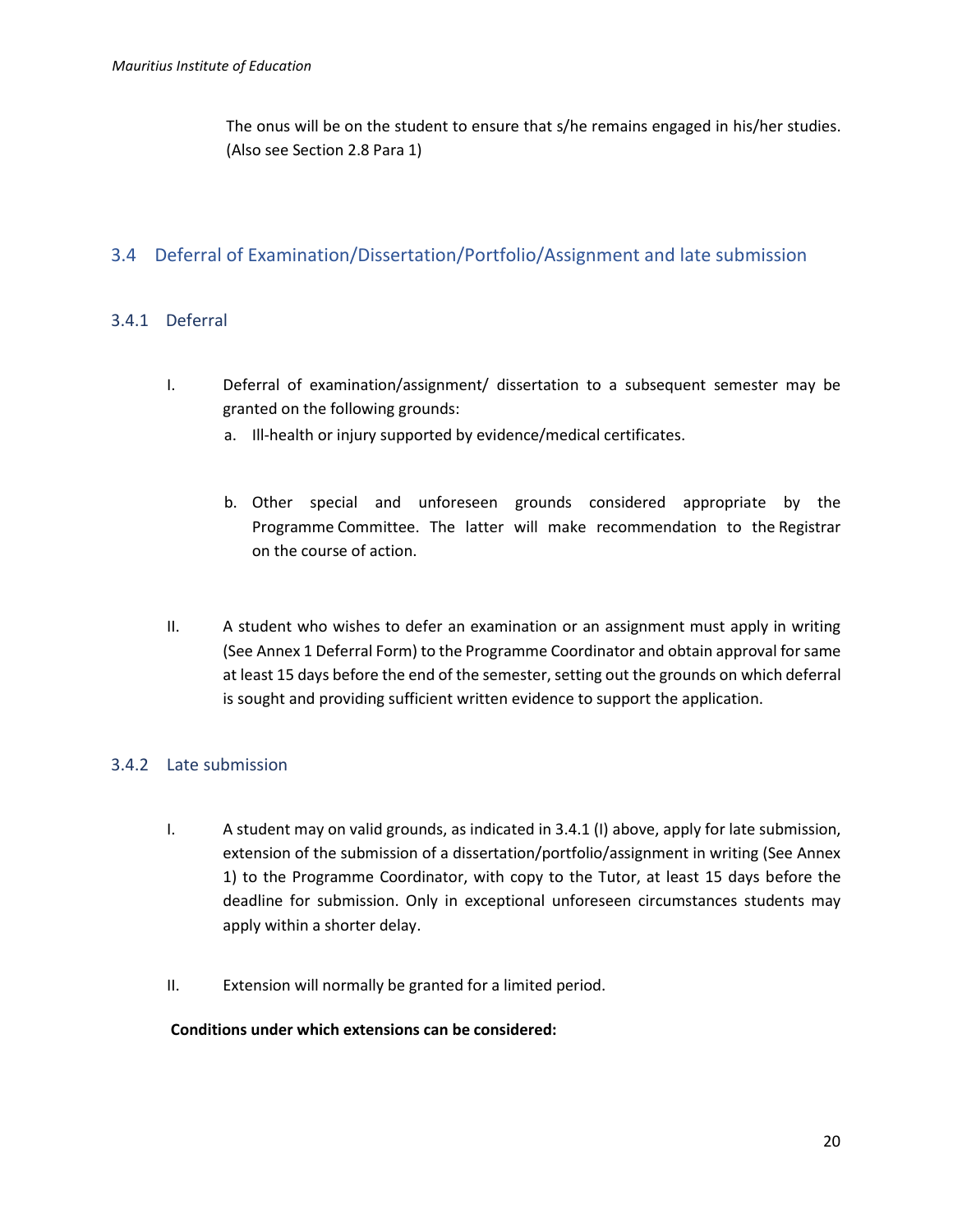- a. The submission of the medical certificate, which is antecedent to the date of submission, that is, during a period that can be justifiably considered as necessary for completion of the task at hand.
- b. Other special and unforeseen grounds considered appropriate by the Programme Coordinator, in consultation with the respective Head of Department/Course Coordinator/Tutor.
- III. The Programme Coordinator may decline a request for late submission if s/he has sufficient ground to indicate that it will cause prejudice to other students in the cohort. This exercise should be completed preferably at least 15 days before the official submission date.
- IV. Non-submission of the assignments on medical grounds will be considered on a case-tocase basis by the respective Head of Department in consultation with the Tutor concerned.
- V. In all the above, the Programme Coordinator should inform the student/s officially within 4 working days of his/her decision. This decision will be final and without appeal.

(a) Communication to student/s through the official e-mail of the institution will be considered as sufficient.

In all the above, the Programme Coordinator will keep the Registrar informed and act in consultation with the latter.

#### <span id="page-20-0"></span>3.5 Exceptional Cases/Cases of Illness

- I. A student who fails to sit for one or more examination paper(s) on the ground of illness, supported by medical certificates, may be given special examination(s) in the paper(s) concerned during/at the end of the following semester.
- II. A student who fails to submit one or more assignment/s on grounds of exceptional circumstances or illness, supported by medical certificates, will be required to submit same in the following semester.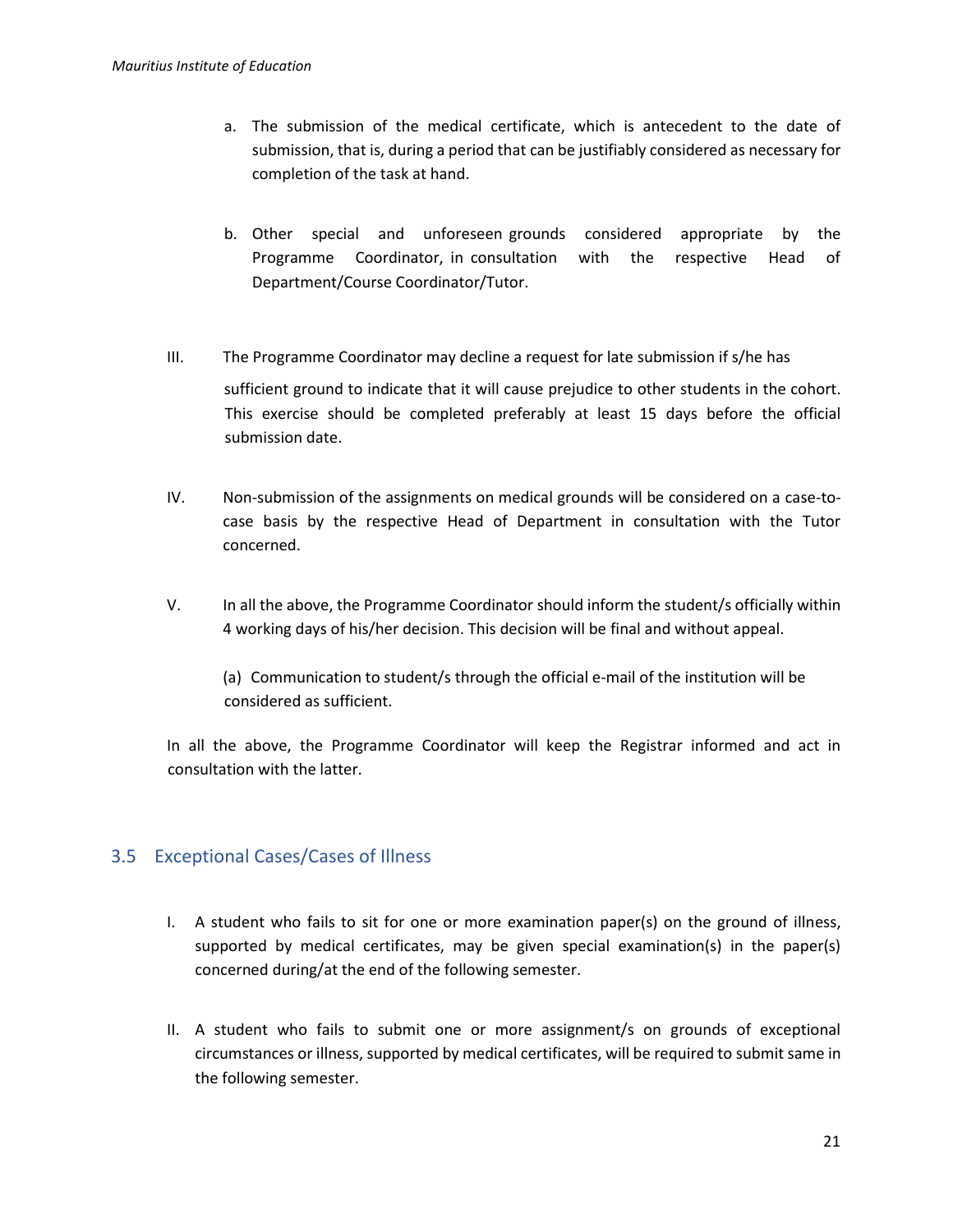- III. In case of illness, a medical certificate from a government medical practitioner/private medical practitioner must be submitted to the Registrar at latest on the day of the examination. The Institute reserves the right to have the candidate examined by a doctor appointed by the Institute. In all cases, the Institute must be satisfied with the evidence submitted.
- IV. The section 3.2 (vii) does not apply for exceptional circumstances.

#### <span id="page-21-0"></span>3.6 Examining Board

- I. At the end of each semester, the results of students are examined, discussed and validated at the following levels:
	- a. Departmental Award Committee (Subject Board of Examiners)
	- b. School Board (Board of Studies)
	- c. Award Committee of the examinations section chaired by a representative of the Director/Deputy Director.
- II. The Award Committee, chaired by the Deputy Director/or the Appointed Respective Chair of the Award Committee, and consisting of the Programme Coordinator and Course/Subject Coordinators and examiners will discuss and validate the results.
- III. Final results are published after validation by the Award Committee and approved by the Academic Board.
- IV. Provisional results may be issued with the approval of the Registrar. However, only results approved by the Academic Board will be considered to be the official results. The Academic Board may amend any result, on a valid ground, after deliberation.
- V. Additionally, for Semester results, provisional results may be communicated to students who have been recommended for withdrawal/termination by the Award Committees/Board of Examiners with a view to providing information in a timely and considerate manner and/or application of any relevant recommendation of the Appeals Committee enabling them to continue with their Programme of Studies. (*Amended*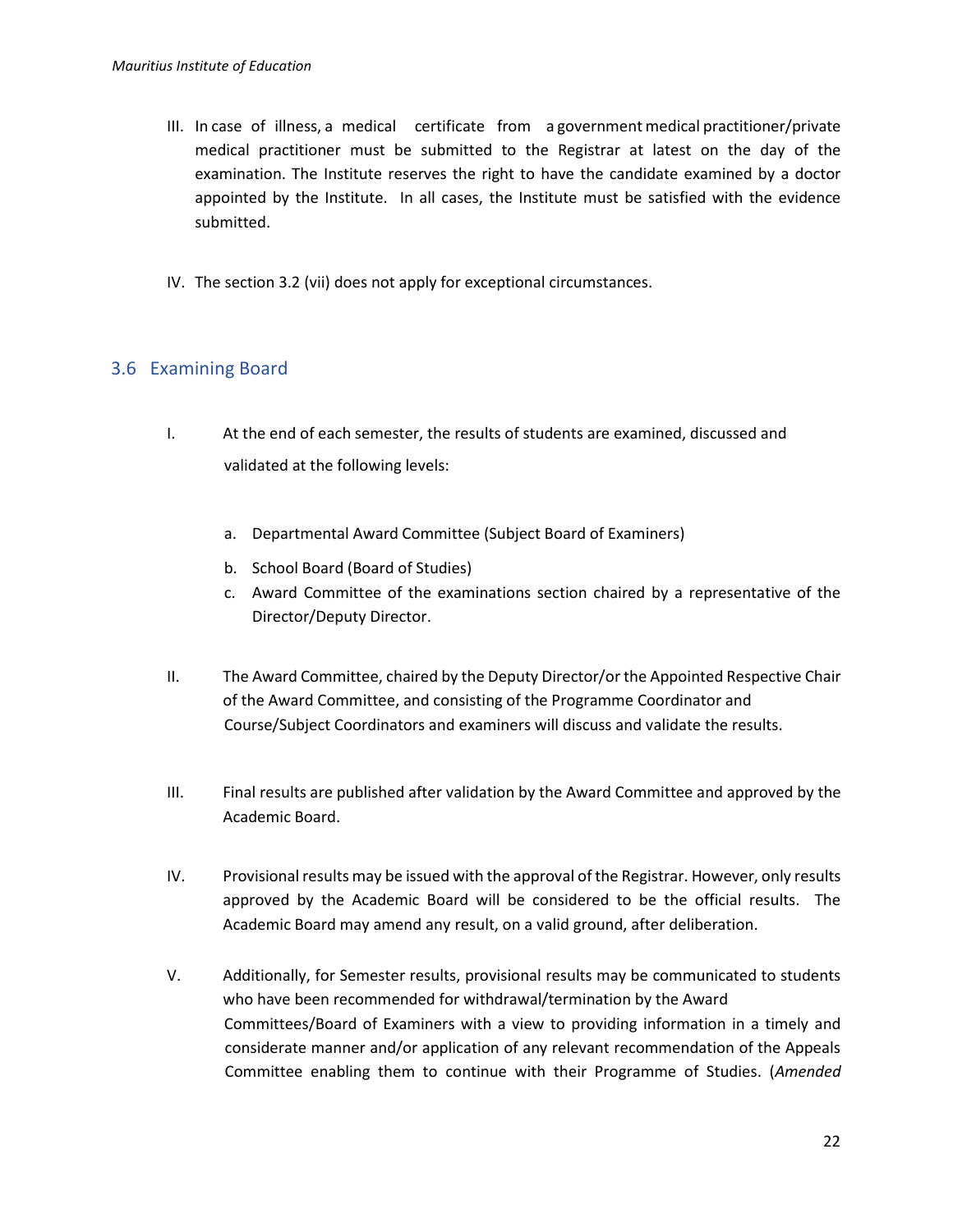*following Addendum pertaining to Communication of Results to students approved by Academic Board at its 245th Meeting held on 06th October 2020*).

#### <span id="page-22-0"></span>3.6.1 Power of Award Committee

The Award Committee, after considering the overall result and progress of a student, can recommend the upgrading of marks

- I. By a maximum of 2% for a semester for not more than 2 modules.
	- a. A maximum of 5% for one final module in the final semester. In this case, the real mark and the grace mark should be clearly indicated in the transcript. There will be no double allowance to allow a student to benefit under this clause in the final semester. (that is, if the pass mark is 50, a mark cannot be upgraded from 43 to 45 so as to allow a student to benefit under this clause)

#### <span id="page-22-1"></span>3.7 Submission of Assignments/Portfolios/Dissertations

- I. A deadline for the submission of assignments shall be decided by the Tutor concerned in consultation with the Head of Department. The student should normally receive the assignment by the third week of the semester for a full module or on the first session for a split module.
- II. The deadline for submission of portfolio/dissertation will be subject to regulations provided in the Programme Handbook.
- III. For assignment/portfolio/dissertation, students shall be apprised of the criteria and weighting of the assessment.
- IV. The assignment/portfolio/dissertation shall be submitted to the Assignment Collection Office, where a record of all information along with the student's signature and the date of submission will be kept.
- V. All assignments should be accompanied by the Submission of Assignment Form, available online. Failure to submit according to the mode specified will be considered as assignment non-receivable by the Assignment Collection Office.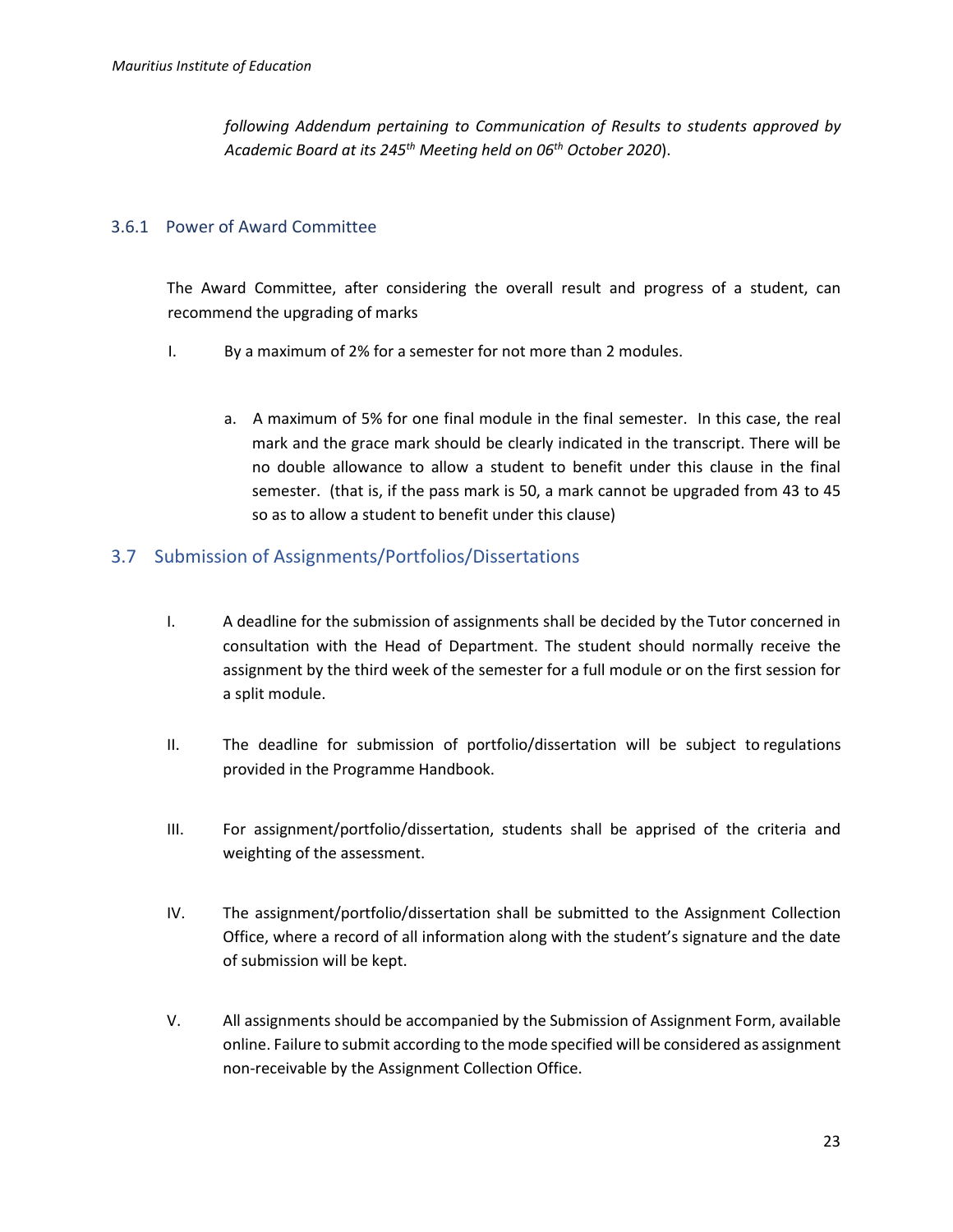- (a) Students will be required to submit a soft copy of an assignment if there is such a requirement contained for the specific assignment. Failure to comply with that, submission of the hard copy may be considered incomplete and the student may be referred.
- (b) It is the student's responsibility to ensure that the correct soft copy is submitted.
- VI. Deadline for the submission of assignment/portfolio/dissertation shall be scrupulously observed and subject to the provisions for late submission.
- VII. Assignments will be word processed and written in English unless specified otherwise, or where special permission is granted by the Programme Coordinator in exceptional situations, normally accorded to foreign students or students who have studied through a different medium.

#### <span id="page-23-0"></span>3.8 Penalty for Late Submission of Assignment/Portfolio/Dissertations

- I. For unauthorized late submission of assignments and dissertations, students will incur a weekly penalty of 5% (up to a maximum of 15 days) on the marks obtained.
- II. After this period of 15 days, the assignment/portfolio/dissertation will be deemed not receivable for the semester.
- III. The MIE reserves the right not to proclaim results of submission effected after 15 days during that semester; on proclamation in the subsequent semester, the assignment will be treated as a 2nd submission and subject to section 3.2 (vi).
- IV. A student who thinks that s/he has solid grounds against the decision may provide the necessary justification to the Programme Coordinator, with copy to the Head of Department and Tutor. The final decision will be communicated to the student within one week.
- V. Results may be delayed/deferred in situations where students have ignored Examination regulations. Penalties applicable to deferred assignment will apply (Section 3.2 vi).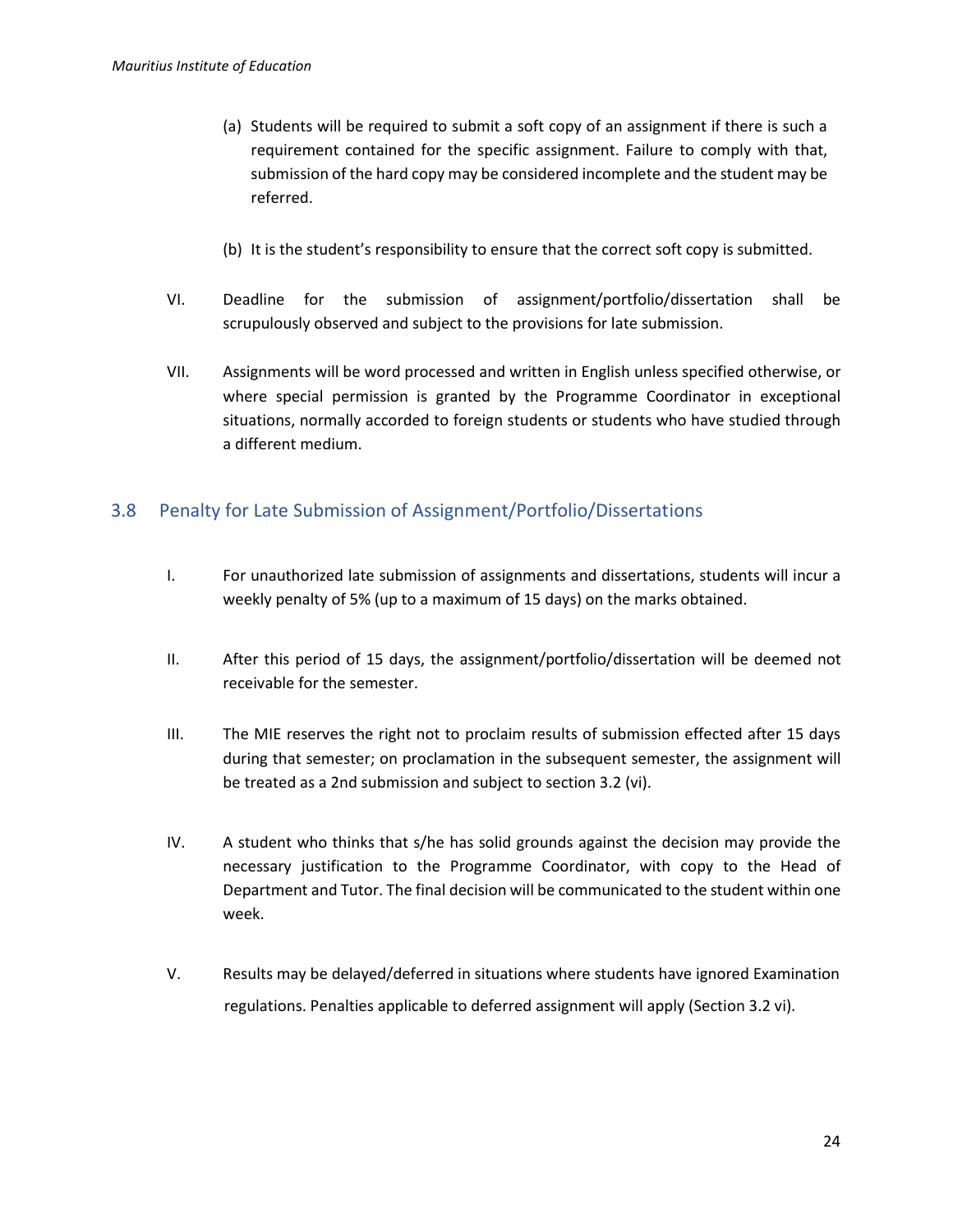#### <span id="page-24-0"></span>3.9 Cheating

- I. Cheating in examinations by any means, including copying from unauthorized material or from another student's script, consulting information or individuals while situated outside the examination room, or attempting any fraudulent means, including electronic medium, constitutes an unacceptable breach of academic conduct. The case shall be referred to a Disciplinary Committee.
- II. Cheating in assessment/portfolio/project will be evidenced from cases of plagiarism (see section 3.12).
- III. Penalties for cheating will be graded:
	- i. First case of cheating: Failure for the module.
	- ii. Second case of cheating: Failure for the module and minimum pass mark in all modules taken for the semester. Plagiarism will constitute an evidence of cheating.
	- iii. Third case of cheating: Denial of an award, if cheating is experienced for more than two modules. Plagiarism will constitute an evidence of cheating.
- IV. A student who thinks s/he has ample grounds for appealing against the decision of the Disciplinary Committee must lodge a written notification of appeal of the Disciplinary Committee must lodge a written notification of appeal addressed to the Registrar not later than 5 working days after s/he has been informed of the decision. The Registrar will refer the matter to the Appeal Committee whose decision shall be final and binding.

#### <span id="page-24-1"></span>3.10 Falsification and Fabrication of Data & Documents

I. The creation of data by means of fictitious questionnaires and interview transcript constitutes a serious infringement of the Rules and Regulations of the Institute in relation to intellectual honesty. Any of the following acts constitutes fabrication or falsification of data: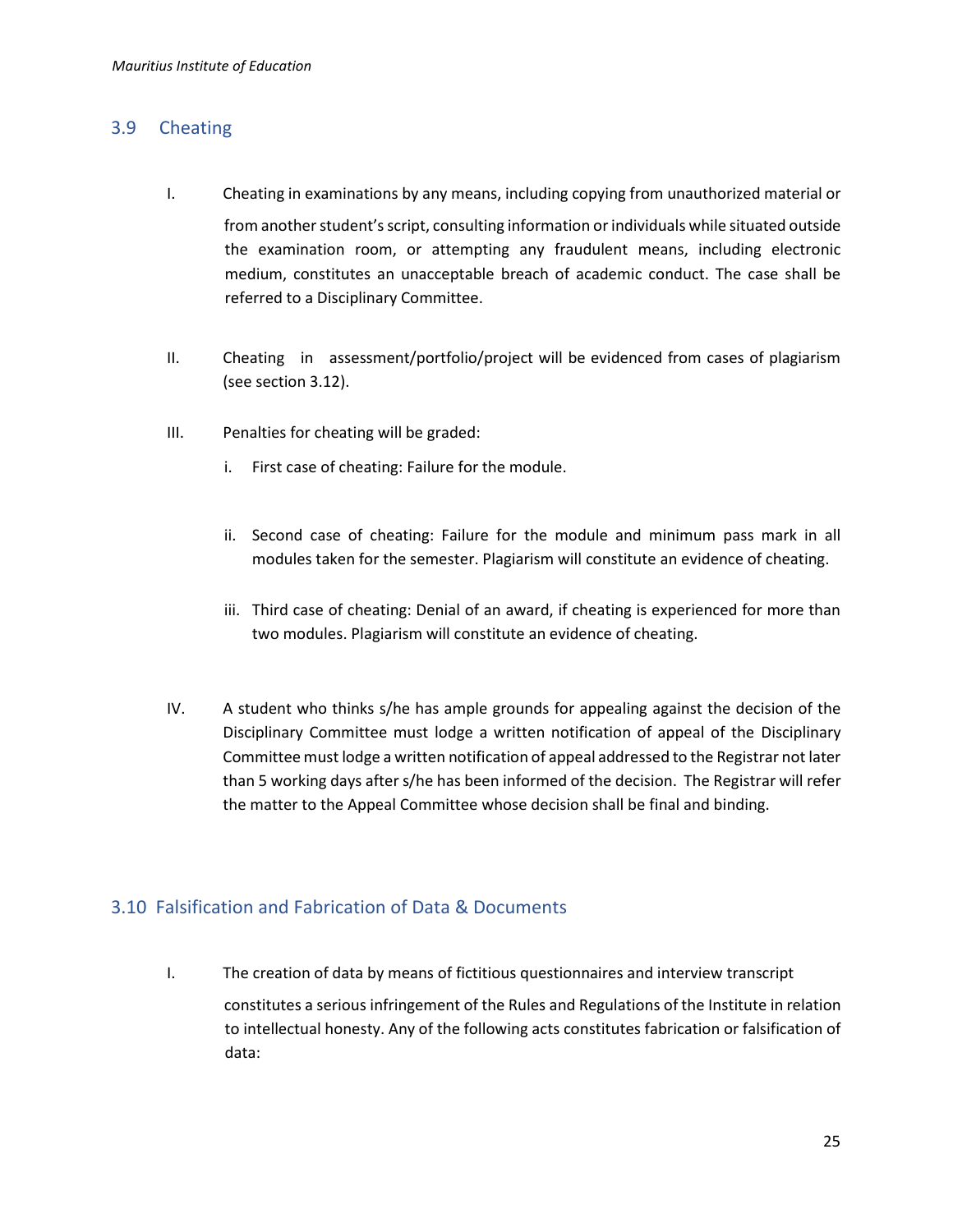- (a) Altering, distorting, inventing or counterfeiting information;
- (b) Falsely citing a source of information;
- (c) Altering grade reports or other academic reports;
- (d) Submitting a fraudulent document for missing a class test or assignment/examination;
- (e) Submitting an assignment/dissertation written by someone else.
- II. Where a student is suspected of falsification or fabrication of result(s)/document, the case shall be referred to a Disciplinary Committee for appropriate action. Section 3.9 (III) will apply.

#### <span id="page-25-0"></span>3.11 Research Ethics

*Ethics refers to norms for conduct that enables a person to distinguish between what is acceptable and what is unacceptable in one's actions.* 

- I. The following ethical notions are tied to research ethics:
	- a. Objectivity
	- b. Integrity
	- c. Honesty
	- d. Openness
	- e. Equity
	- f. Respect of opinion
- II. When pre-service trainees are concerned, informed consent should be obtained from the pupils and their teachers for starting a research study.
	- a. At all times, written consent from parents should also be obtained when dealing with pupils/students.
- III. Participants should be informed that they can withdraw from participation in the study at any time.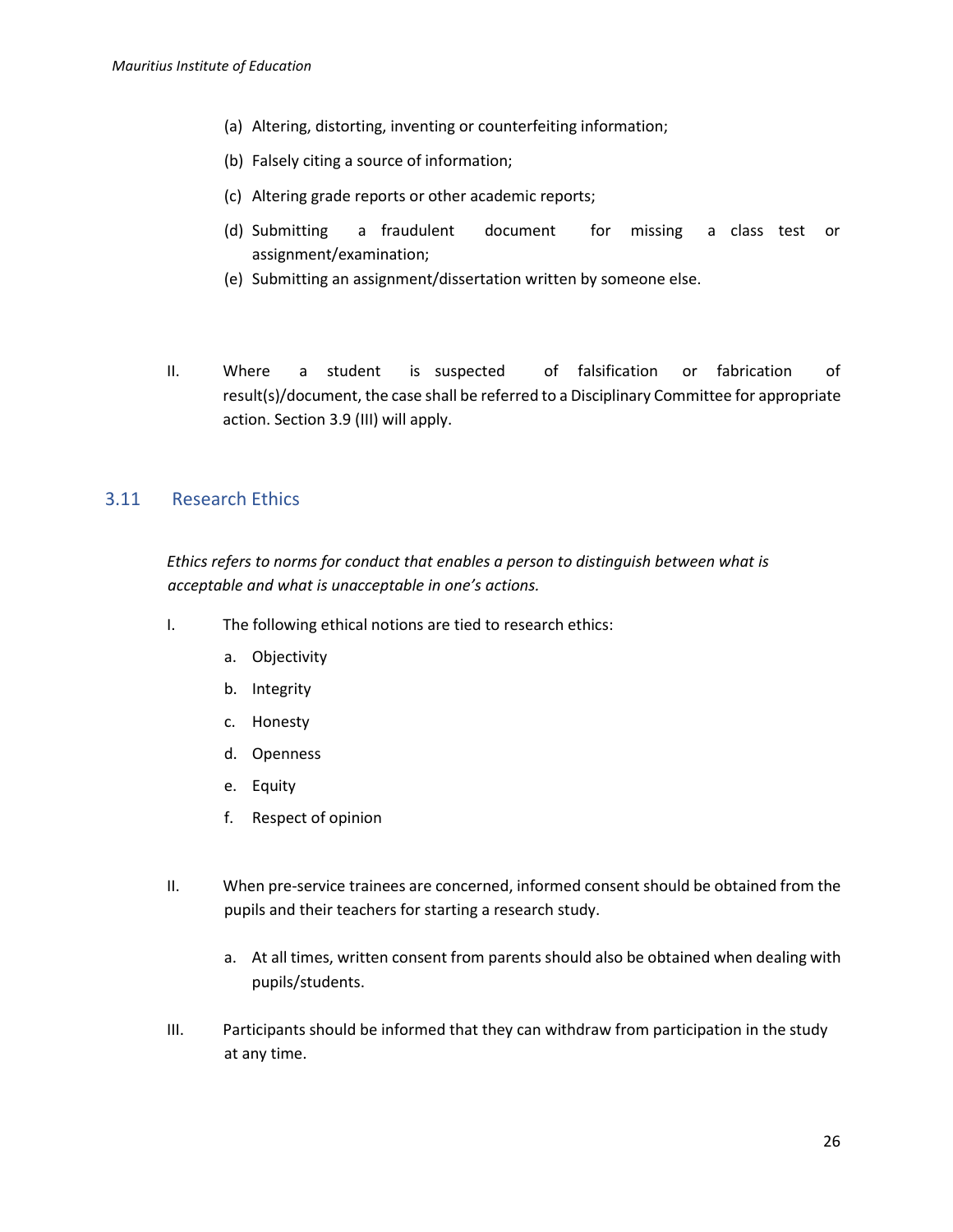- IV. Students should ensure confidentiality, anonymity and privacy of the participants' identity and data, including data sources throughout the research study.
- V. Any other infringement to research ethics will be considered as a violation of the Rules and Regulations and will be subject to sanctions. Section 3.9 (III) will apply.

#### <span id="page-26-0"></span>3.12 Plagiarism

Plagiarism refers to the appropriation of another person's ideas, views, words or results without acknowledging the source.

- I. Any of the following acts constitutes plagiarism:
	- (a) Submitting the work of another or part of it as one's own, whether published or unpublished;
	- (b) Carelessly or inadequately citing ideas or words from source;
	- (c) Paraphrasing, copying or summarizing another's work without acknowledging the source;
	- (d) Using facts, figures, graphs, charts or information without acknowledging the source;
	- (e) Downloading part(s) of any document, graphics, artwork or other material from the internet and presenting it as one's own without acknowledgement;
	- (f) (f) Any infringement of the Copyright Act in force in the country.
- II. Attention of students is drawn to the fact that 'plagiarism' is considered as a serious

offence in the academic world and that it may cost the student a reduction in his/her class award, to fail or, in some cases, even his/her expulsion from the Institute.

- III. Coursework, dissertations, projects or any written/oral task for assessment must be the student's (students' - in case of group assignment) own work.
- IV. Students are required to:
	- (a) Acknowledge clearly the source of the material on which they have based their work;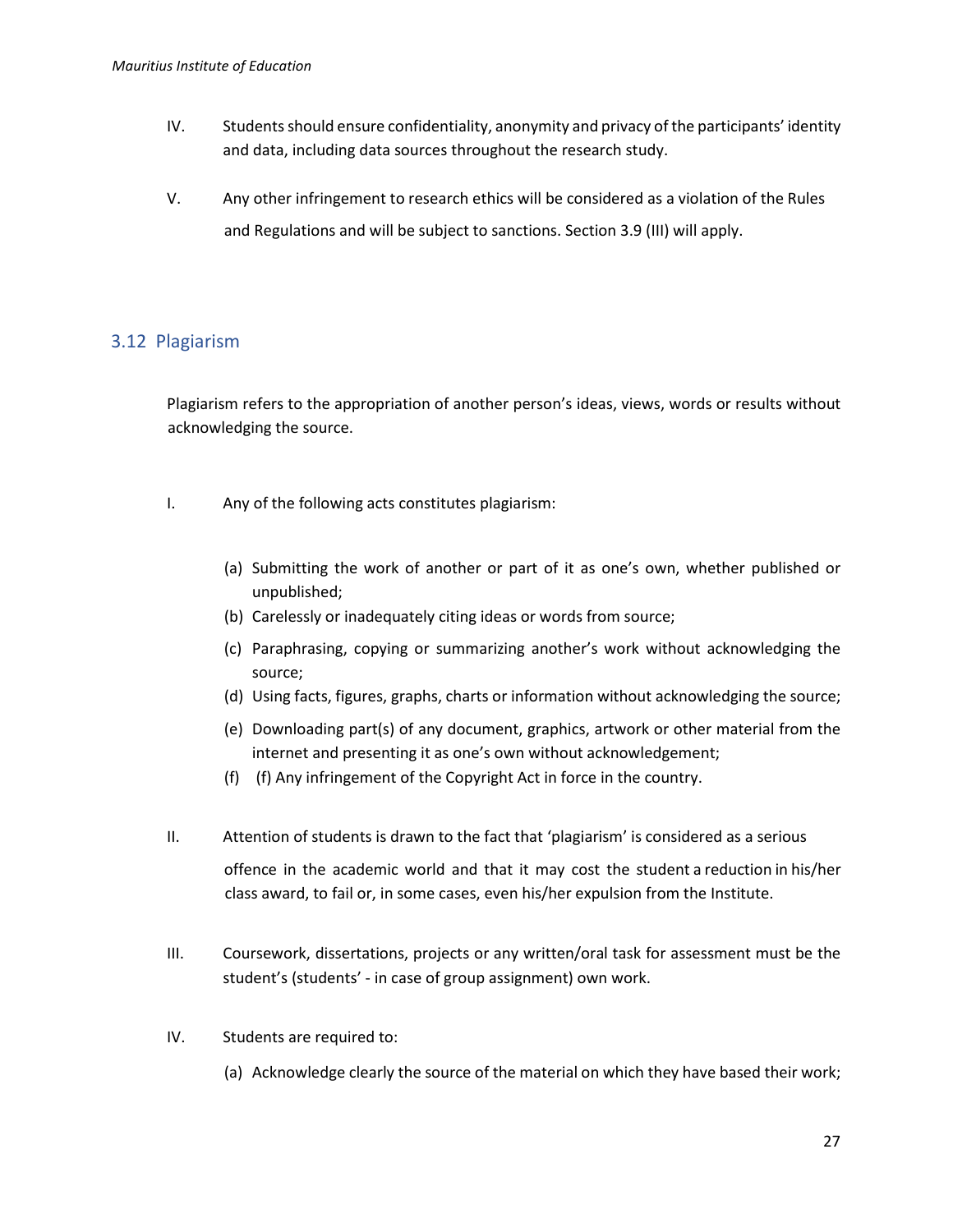- (b) Acknowledge the people whose concepts, experiments or results they have extracted from, developed or summarized even if these ideas have been put in their own words;
- (c) Avoid excessive use of extracts from works of other authors, even if acknowledged.
- V. The levels of plagiarism are detailed below:
	- (a) Level 1 pertains to the uncredited copying/paraphrasing (inclusive of Section 3.12-IV) of materials such that they constitute less than 20% of the submitted work;
	- (b) Level 2 pertains to the uncredited copying/paraphrasing (inclusive of Section 3.12-IV) of materials of a large portion of materials such that they constitute between 20% to 50% of the submitted work;
	- (c) Level 3 pertains to the uncredited copying/paraphrasing (inclusive of Section 3.12-IV) of materials of major portion of materials such that they constitute more than 50 % of the submitted work.

The above will entail the following penalties:

- (i) In case of (a) above, reduction of marks by 10%.
- (ii) In case of (b) above, the student will be deemed to have failed and will be entitled to normal resits.
- (iii) In case of (c) above, the student will be deemed to have failed and will be entitled to one resit only.
- VI. Upon infringement of the Rules related to plagiarism (Section 3.12), action will be taken by the Disciplinary Committee. Sanctions will be commensurate with the degree of the fault.
- VII. It is the onus of the students to consult and be familiar with any document published by the MIE and posted on its website giving further information on plagiarism. Failure to do so will be treated as ignorance of rules which is not a relevant excuse for infringing rules.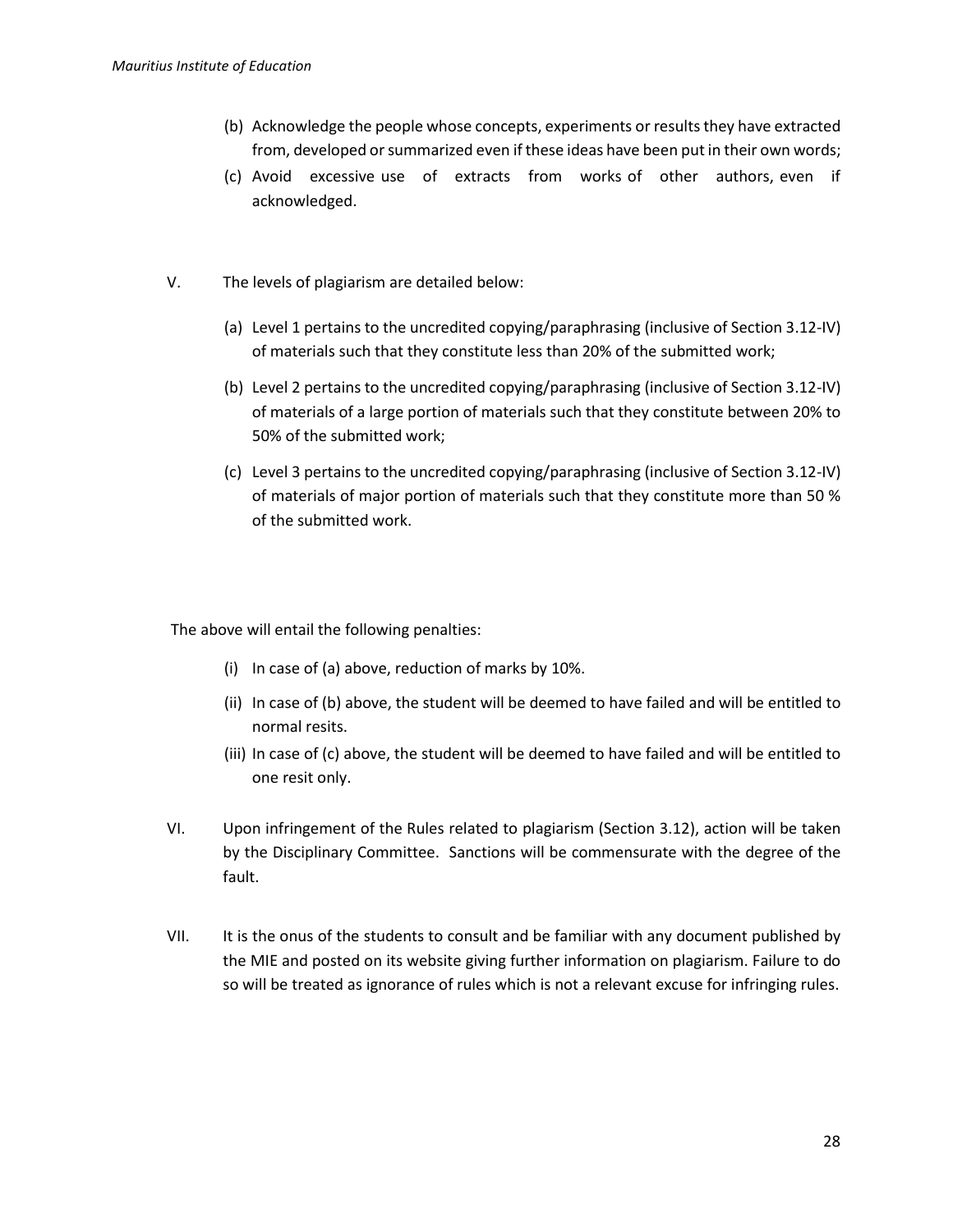#### <span id="page-28-0"></span>3.13 Examination Regulations

- I. Students will be notified of Examinations at least 10 days before examination.
- II. Students should be at their seat in the examination room at least 10 minutes before the time fixed for the examination.
- III. Students should attend to all the instructions given in the examination paper.
- IV. Except in cases of emergency, a candidate will not be allowed to leave the examination room until half an hour after the official starting time of the examination.
- V. A candidate who arrives at an examination room half an hour after the examination has begun shall be admitted provided that, in the meantime, no other candidate for the same examination has left the room. In no case shall a candidate be authorised into the examination room after 50% of the time allocated to the paper has lapsed.
- VI. A candidate who is admitted to an examination after the official starting time thereof shall not be granted any additional time to complete the examination paper.
- VII. The candidate may be requested to put in the time of arrival on the paper where s/he is required to sign her/his attendance.
- VIII. No communication whatsoever between candidates will be allowed in the examination room.
- IX. Personal effects, such as handbags and briefcases, shall be placed in a separate corner, away from the seats of candidates in the examination room.
- X. No book or paper of any kind and other electronic devices shall be taken into the examination room unless they have been duly authorised by the Examiners for use during the examination. Unauthorised materials or information must not be introduced into the examination room by any means whatsoever.
- XI. Any used or unused official writing paper must not be taken out of the examination room by candidates. These have to be left on the desk upon departure from the examination room.
- XII. Eating and using cellular phones and alarm watches during examinations are strictly prohibited.
- XIII. Candidates found guilty of disorderly conduct or causing disturbances may be disqualified or expulsed from the examination room. Actions will be instigated against such candidates.
- XIV. Irregularity, misconduct or dishonesty in connection with the examination may lead to the disqualification of the candidate(s) concerned. This may involve expulsion from the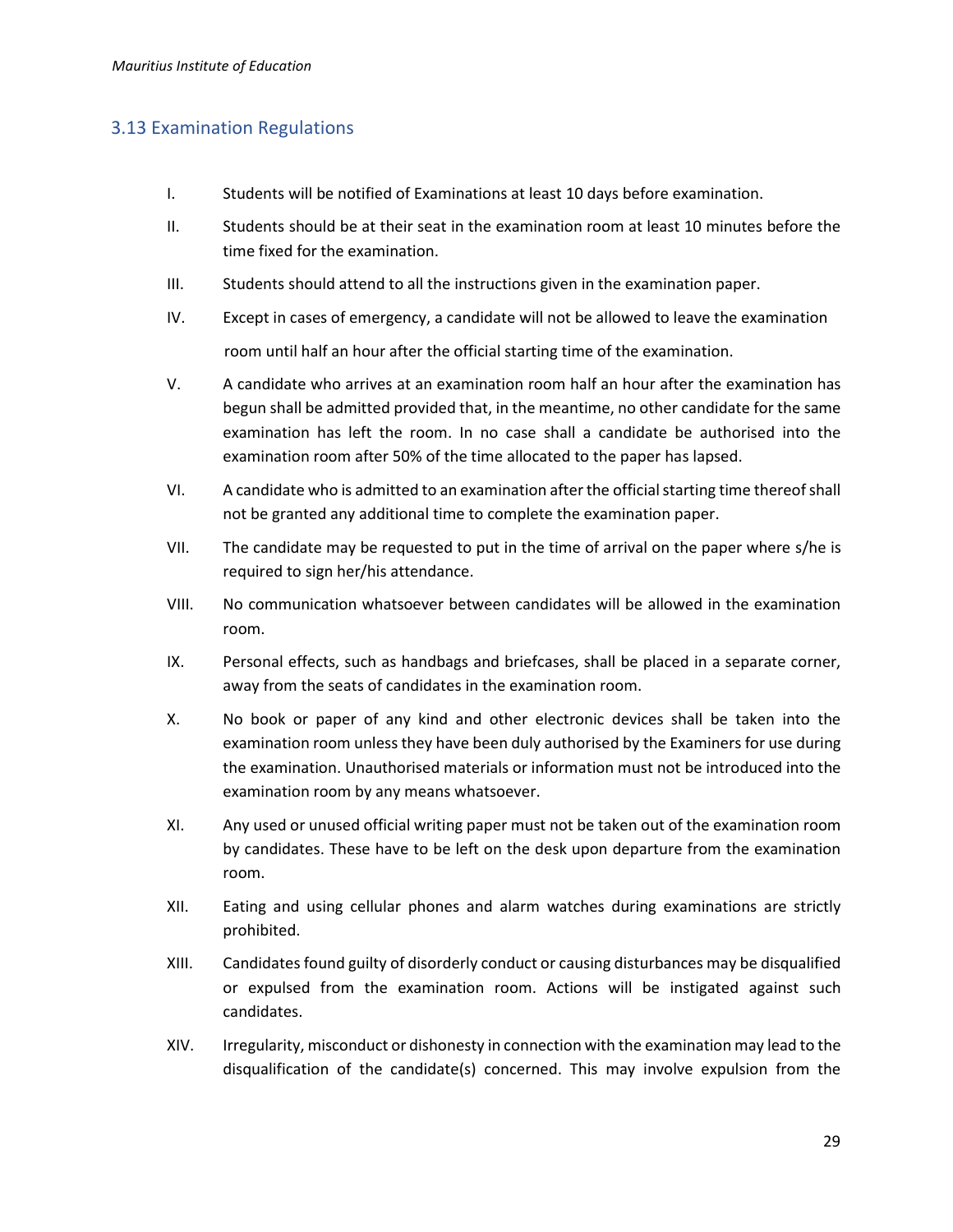examination without readmission; cancellation of one or more papers or the result thereof.

XV. In extreme cases, and subject to the approval of Academic Board, a student may be refused re-admission as candidate at the Institute for a determined period or forever.

#### <span id="page-29-0"></span>3.13.1 Disciplinary Committee

For all cases of cheating during examination and of plagiarism, the Examination section will hold a disciplinary committee prior to the holding of the Award Committee. The Student will be called for a hearing.

The committee will be chaired by a representative of the Deputy Director (not below the grade of Associate Professor) and will consist of the Head of the Examination Section or a representative of the latter; Programme Coordinator or a representative of the latter; the Examiner; the Module/Subject/Course Coordinator.

Any appeal will be dealt by the Appeals Committee.

#### <span id="page-29-1"></span>3.13.2 Students with Special Needs

Special Needs students refer to any person with physical/sensory impairment that restricts activity during performance of examination, and which requires assistance for taking part in same.

Special provision for SEN students:

- (a) Provision will be made for adequate physical space.
- (b) Provision of services of a person to assist in reading of questionnaire and writing /typing of answer papers.
- (c) Questionnaire adapted for the needs of students.
- (d) Separate supervision where necessary.
- (e) Conduct of examination in special place (inside or outside MIE) under exceptional circumstances.
- (f) Additional time allowed for an examination, based on the recommendation of the Tutor and endorsed by the Head of Department of SEN. Provision may be made for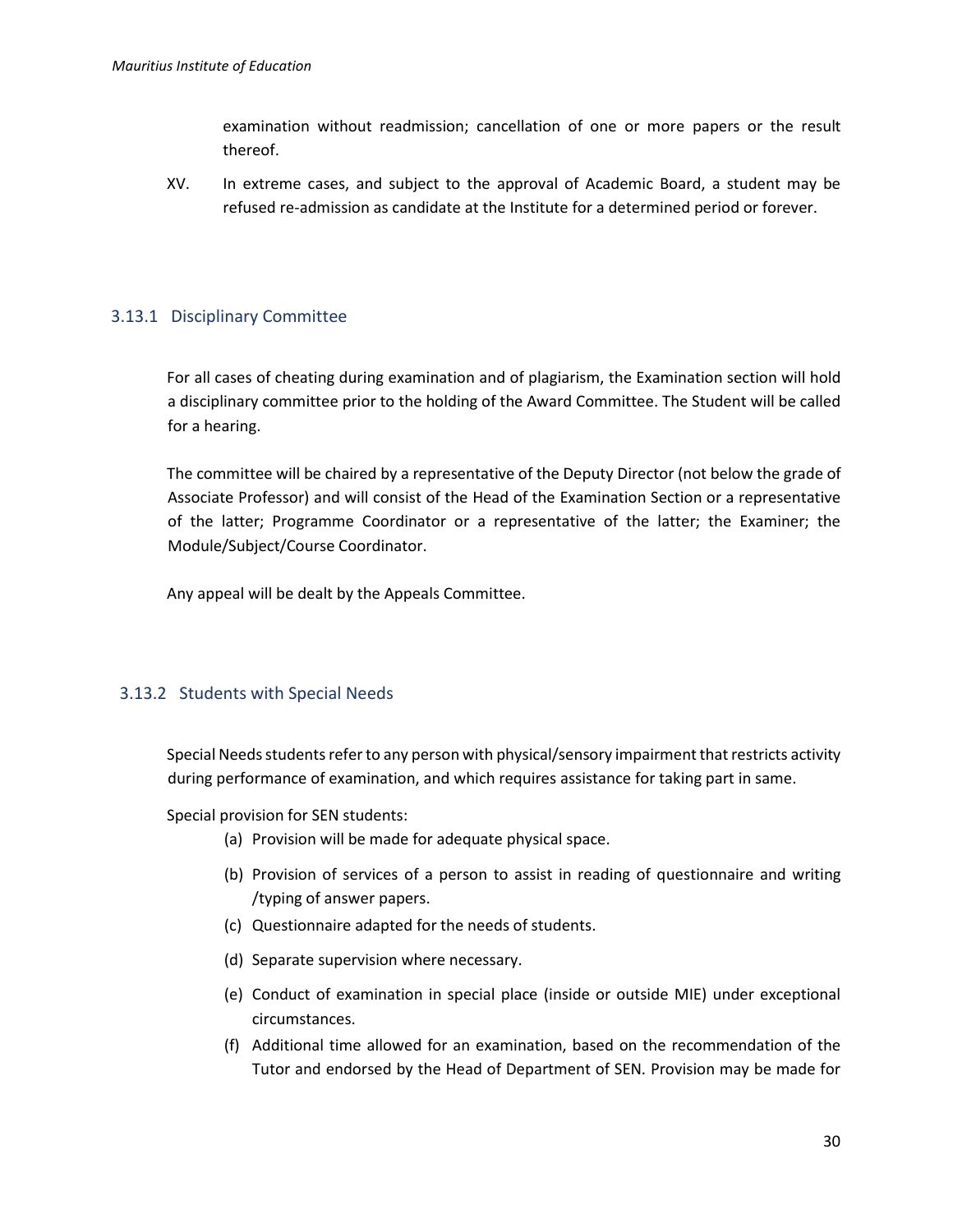additional time not exceeding one third (⅓) of the total time devoted for the normal examination paper.

(g) Students should make a request for any of the above through Programme Coordinator to the Head of the Exams Section at least 15 days before the start of the examination.

#### <span id="page-30-0"></span>3.14 Regulations and Procedures for Exemption from Modules in Academic Programmes

- I. Application for exemption from one or more module(s) for any programme should be sent to the Registrar on the prescribed form within15 days from the start of a Programme. No request for exemption will be entertained beyond this duration and if the request is not made on the prescribed form available online.
	- (a) The student should have scored at least a 'C' grade in the relevant module to be eligible for exemption.
	- (b) Request for exemption will only be considered if the modules are of equivalent level as determined by a panel of academics designated by the MIE.
	- (c) Exemption will not apply for Teaching Practice/Professional Practice/Peer micro teaching/Contextual teaching and learning, or any similar module of professional nature as may be specified in the Programme Handbook.
- II. Exemption will not be granted to more than 50% of any programme of study.
- III. No exemption will be granted when the time elapsed between the date when the module was passed by the candidate and the date when exemption is being claimed for that module is **five years** or more.
- IV. The student applying for exemption will be informed of the outcome of her/his request by the Registrar within **one month** from the date of receipt of the request. Students should continue attending classes until they are informed in writing about any exemption granted.
- V. No grade will appear in the student's transcript for a module for which exemption has been granted. It will only be indicated that the module has been exempted against the module for which the student has already obtained a qualification.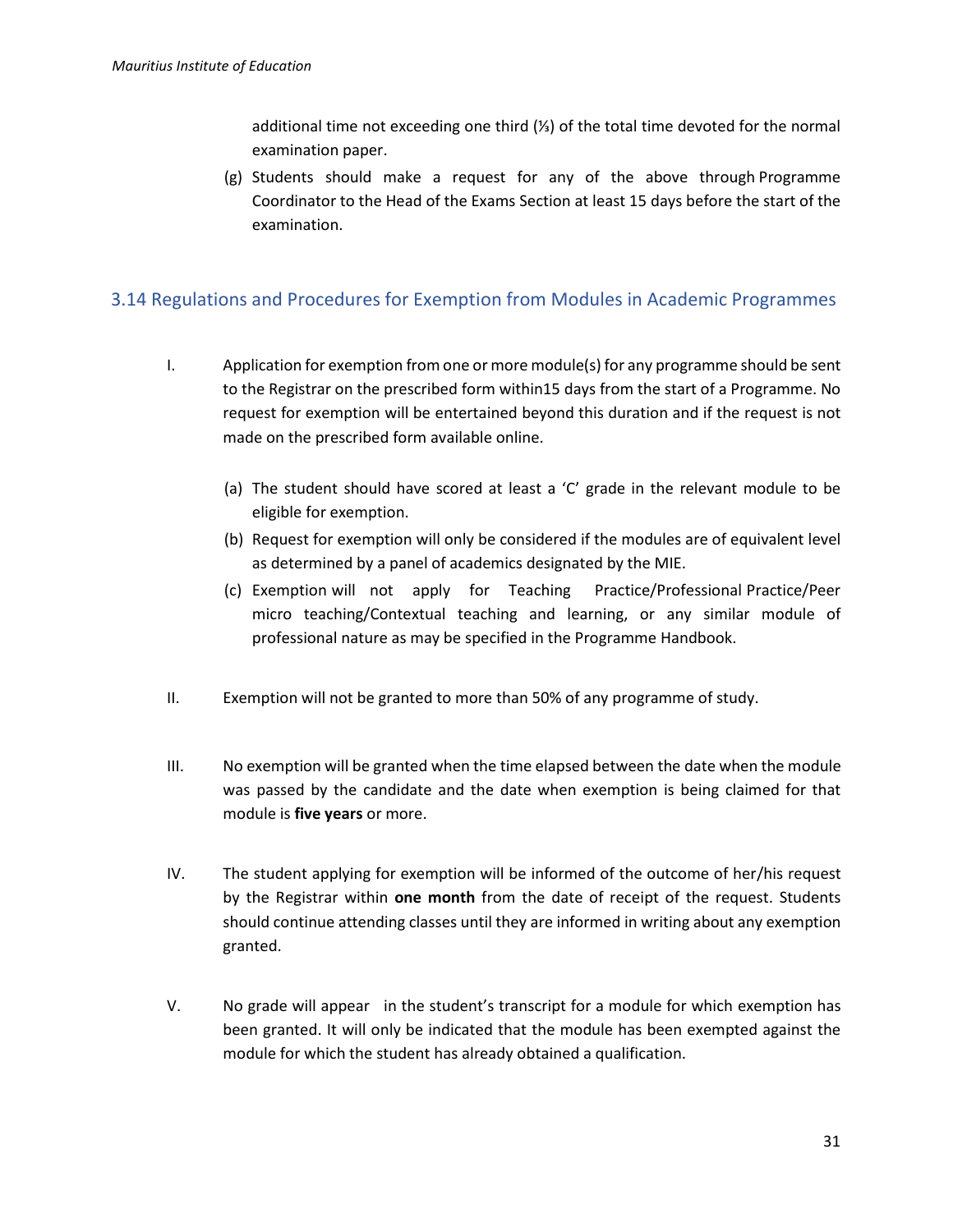#### <span id="page-31-0"></span>3.15 School Based Experience (SBE)

- I. All full-time and part-time students will be involved in the School Based Experience component. The posting of full-time and pre-service students will be arranged by the MIE in consultation with the relevant institutions.
- II. Students should abide by guidelines laid down in the Programme/SBE Handbook and Section 2. 3 of this document.
- III. During their posting in schools, students will be governed by the rules and regulations pertaining to attendance normally applicable to Educators in school.
- IV. Students must make sure that they have all the relevant documents/forms, duly filled and signed by the responsible officer of the school as per the instructions set in the respective Programme Handbook.
- V. SBE may be substituted with face to face sessions as indicated in the Programme Handbook or course instruction. Students will have to attend any course/ workshop / practical sessions designated in lieu of SBE to be held at the MIE.
- VI. Failure to attend peer micro teaching of fellow students who have been assigned joint sessions will disqualify the student who will be referred for the module.
- VII. Failure to attend seminars and special workshops or sessions or tasks indicated as per the

programme handbook will lead to referral, until such conditions are fulfilled.

#### <span id="page-31-1"></span>3.16 Award of Pass and Distinction

- I. A certificate will be awarded when the student has obtained the total number of credits assigned for the programme and obtained an overall minimum GPA of 2.0.
- II. To be awarded a Pass with Distinction, a student should earn a minimum of 3.20 and satisfy any other specific condition contained in the Programme Handbook.

#### <span id="page-31-2"></span>3.16.1 Award Classification

| GPA             | Classification |
|-----------------|----------------|
| 3.20 < x < 4.00 | Distinction    |
| 2.00 < x < 3.20 | Pass           |
| X < 2.00        | Failed         |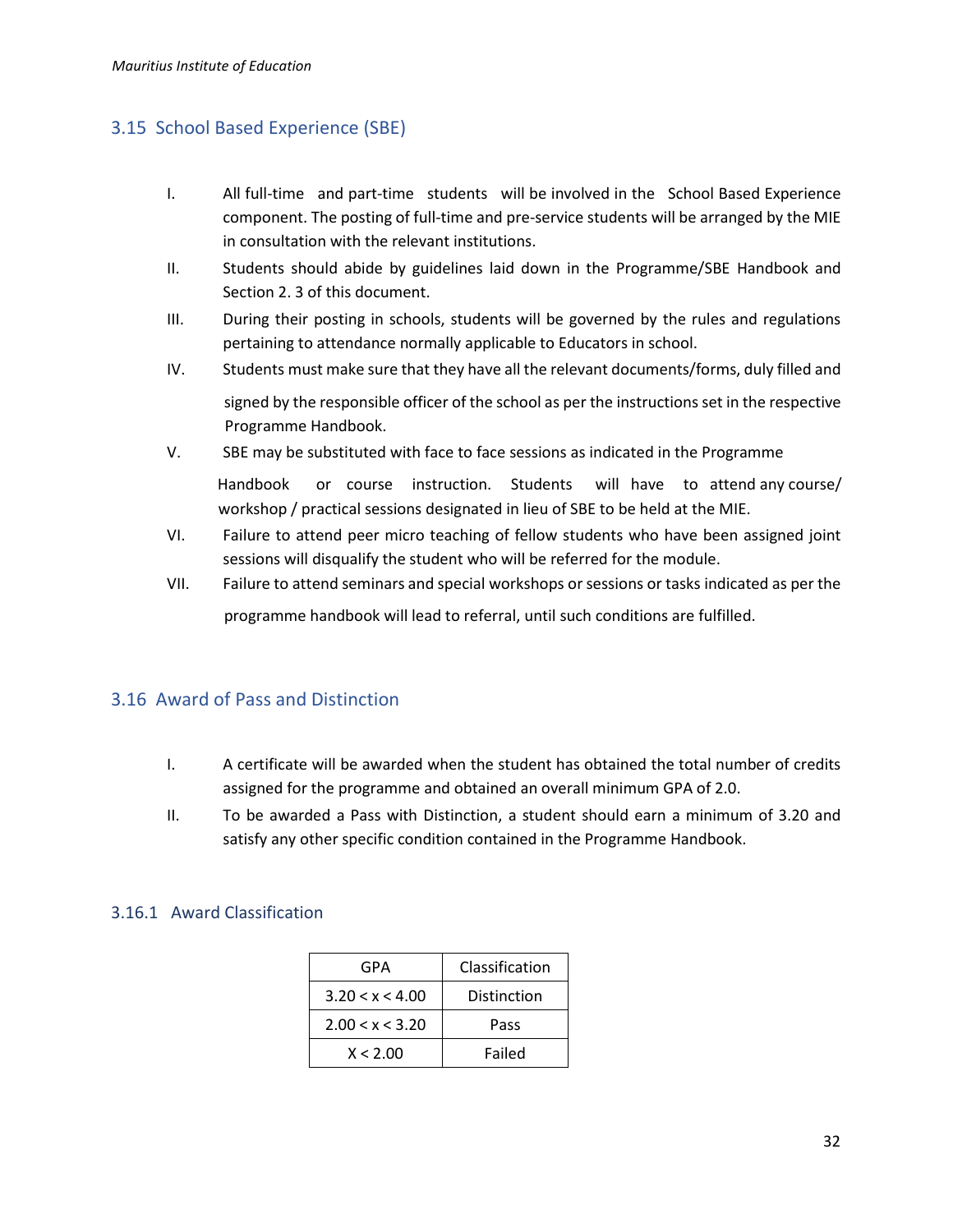#### <span id="page-32-0"></span>3.16.2 Appeal

- I. A student may appeal and request for a review of his/her script/coursework after the results have been officially proclaimed or appeal against a case of withdrawal. S/he must address a request in writing (see Annex 2 for Form) within 15 days of the date of proclamation of results to the Head of the Examination Section, MIE. No request will be entertained thereafter.
- II. A fee of Rs300/- per module for Certificate programmes and Rs 500/- per module for other programmes will be payable for review of scripts/coursework. The fee may be subject to change.
- III. An Appeal Committee will be set up by the Head of the Examinations section to look into any case of appeal.
- IV. A request for appeal will be considered in the event of an unanticipated circumstance which has a direct incidence on the student's performance and results, subject to acceptable evidence provided upon making the appeal.
- V. Students who have been withdrawn on ground of plagiarism as per Section 3.12 (V) c will not be eligible to make an appeal.
- VI. In case the Appeal Committee maintains the decision of the Academic Board, the student will be informed in writing within one week by the Examination Section.
- VII. Any decision of the Appeal Committee to give an additional chance to the student will be subject to the approval of Academic Board.
- VIII. Students will be admitted to class, subject to the final decision of the Academic Board. Should Academic Board reject the recommendation of the Appeal Committee, the registration of the student will be terminated with immediate effect.

#### <span id="page-32-1"></span>3.17 Loss of Certificate

In case of loss of certificate, same should be reported to the Registrar in writing and a testimonial may be requested as proof for successful completion of any particular programme.

#### <span id="page-32-2"></span>3.18 Issue of Transcript, Testimonial and Programme Handbook/Course Content

The request of any of the above documents should be made in writing, addressed to the Registrar: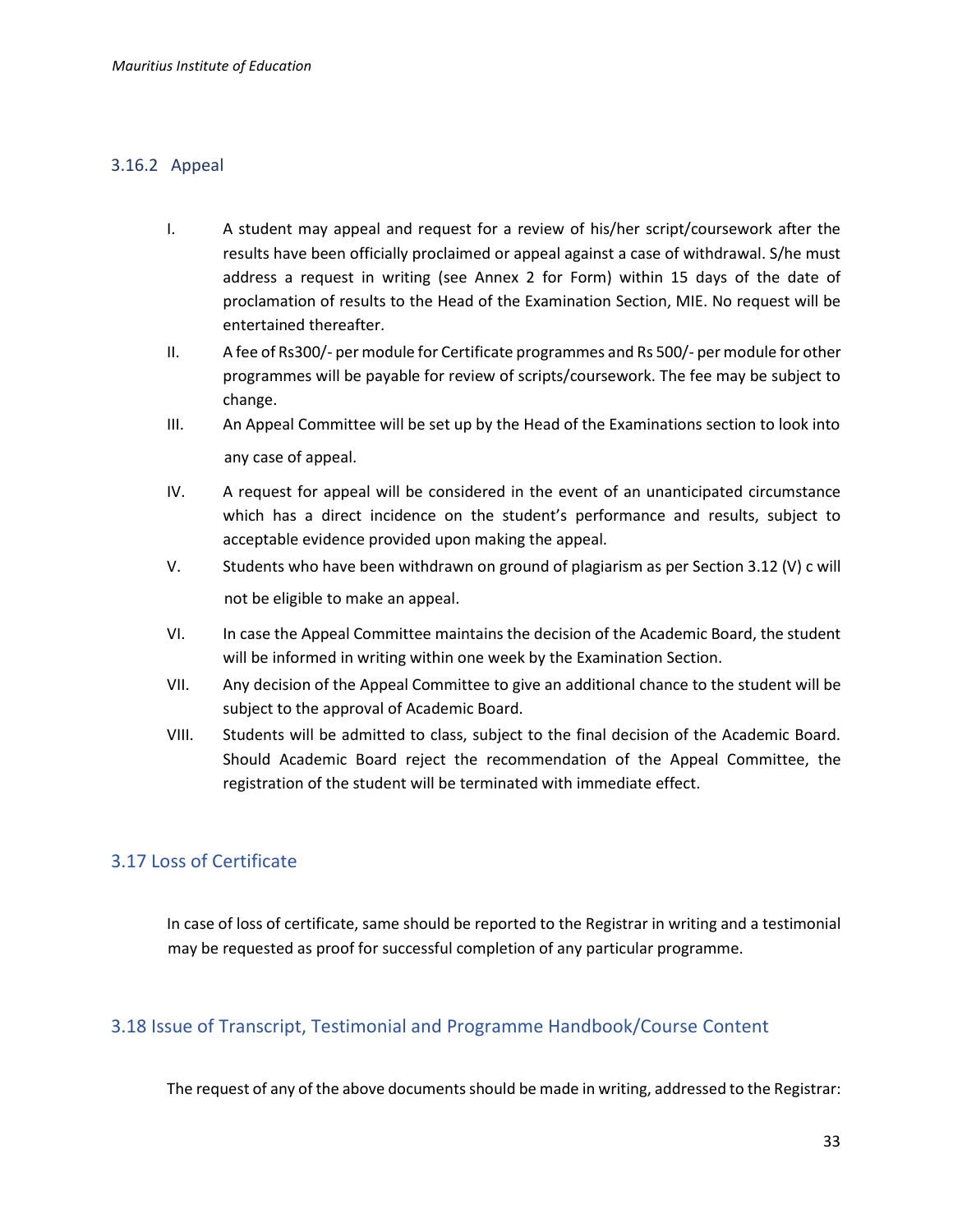- I. A certificate/transcript will be certified as true copy against payment of a fee of Rs150/- II. Request for a re-issue of a transcript will be effected against payment of a fee of Rs300/-
- III. A testimonial certifying successful completion of a programme will be issued against payment of a fee of Rs100/-
- IV. A detailed testimonial bearing specific information concerning the programme will be issued against payment of a fee of Rs500/-
- V. A set of documents comprising a detailed testimonial, a transcript and programme handbook/course content issued as a package will be charged a fee of Rs1200/-
- VI. If the Institute is requested to send any of the above documents to a particular foreign institution directly, an additional postage fee will be claimed. Upon payment, the dispatch will be effected by registered post or by special courier service.

#### <span id="page-33-0"></span>3.19 Loss or Damage of Personal Property

I. The Institute accepts no liability whatsoever for the loss of or damage caused to a student's property left on the premises of the Institute.

#### <span id="page-33-1"></span>3.20 Vehicles/Motorcycles/Bicycles

- I. Students coming to the Institute by motorcycle or any other vehicle must comply with rules governing the driving and parking of vehicles and motorcycles as per the Road Traffic Act as well as arrangements made by the Institute.
- II. Parking space is exclusively reserved for the Staff of the Institute, though the MIE may, to the best of its ability and subject to availability of space, provide parking space.

#### <span id="page-33-2"></span>3.21 Examinable Material

*Examinable material refers to any material which is used by the Institute in the process of academic assessment of candidates for degrees, diplomas and certificates.* 

I. Any examinable material, including project work by students, is the property of the Institute.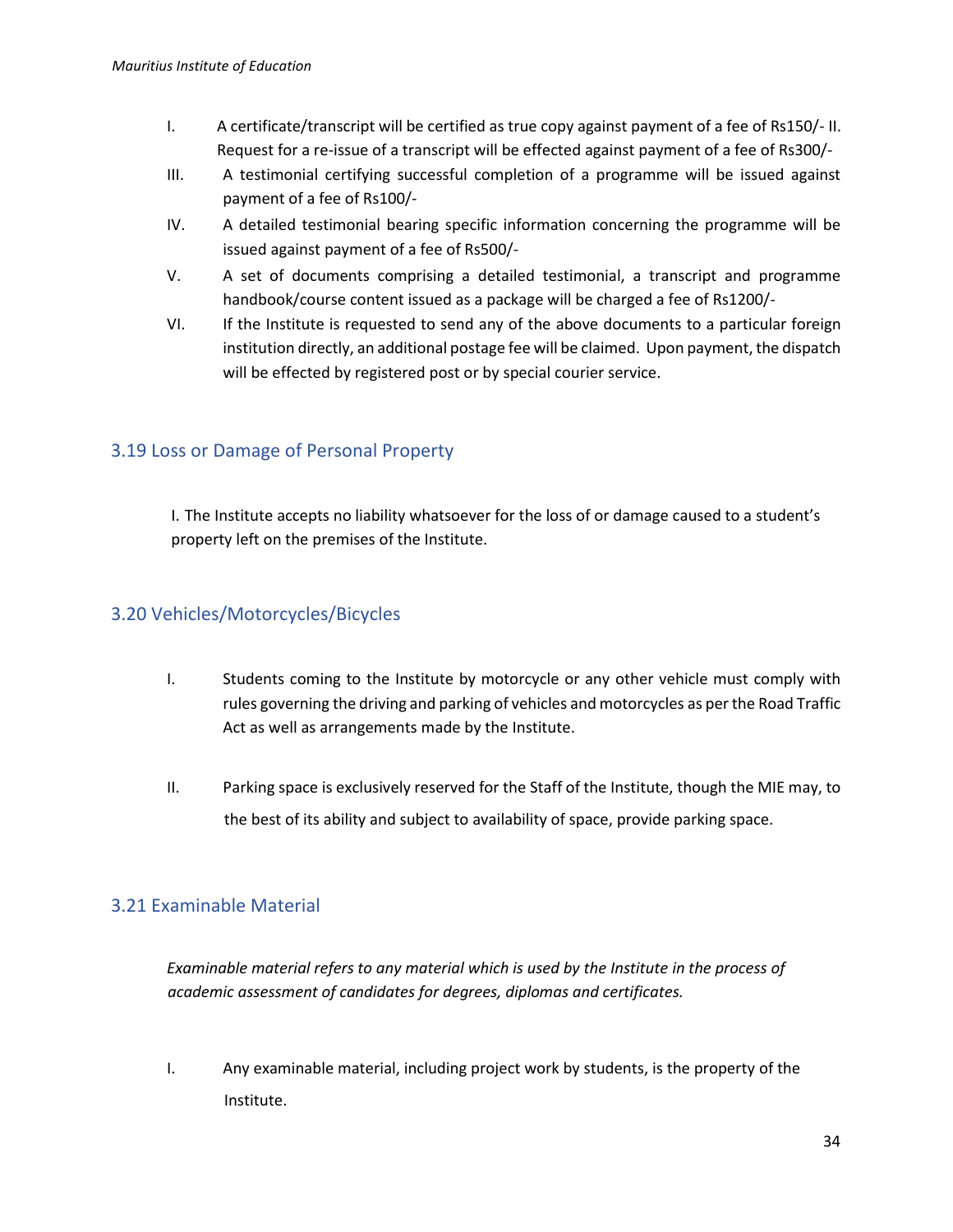- II. The Institute will only return examinable materials to candidates when all procedures are complete.
- III. The MIE reserves the right not to make copies of examination papers publicly available for inspection to students. Students may, however, be provided with other materials such as specimen papers and marking schemes.

#### <span id="page-34-0"></span>3.22 Notices

- I. The Registrar has the authority to remove any unauthorised notice posted anywhere on the MIE premises.
- II. Students have the responsibility to take cognizance of the content of all notices posted on the official notice boards of the Institute and comply by instructions.
- III. Students should make it a point to visit the MIE website [\(www.mie.ac.mu\)](http://www.mie.ac.mu/) regularly for updates on information regarding the Programme, Courses, updates on Rules and Regulations, Time Table, Results and Start & End of the Semester.
- IV. The Institute will not communicate dates individually to each student.
- V. Publication on the MIE website will be considered as official to all relevant parties, including students/tutors.
- VI. For notices emanating from Institutions outside the MIE, only notices duly authorised by the Registrar will be posted.

#### <span id="page-34-1"></span>3.23 Library

- I. All registered students are entitled to library membership.
- II. All persons eligible to register as members of the Institute's library must complete and sign the prescribed Registration Form obtainable at the Library.
- III. Members will pay a library fee according to the rate in force. The fee may be subject to change from year to year.
- IV. All library users must show their Student Card or any other form of acceptable identification upon request and ensure that changes of name and address are notified to the library.
- V. Students will be subjected to a penalty for damage to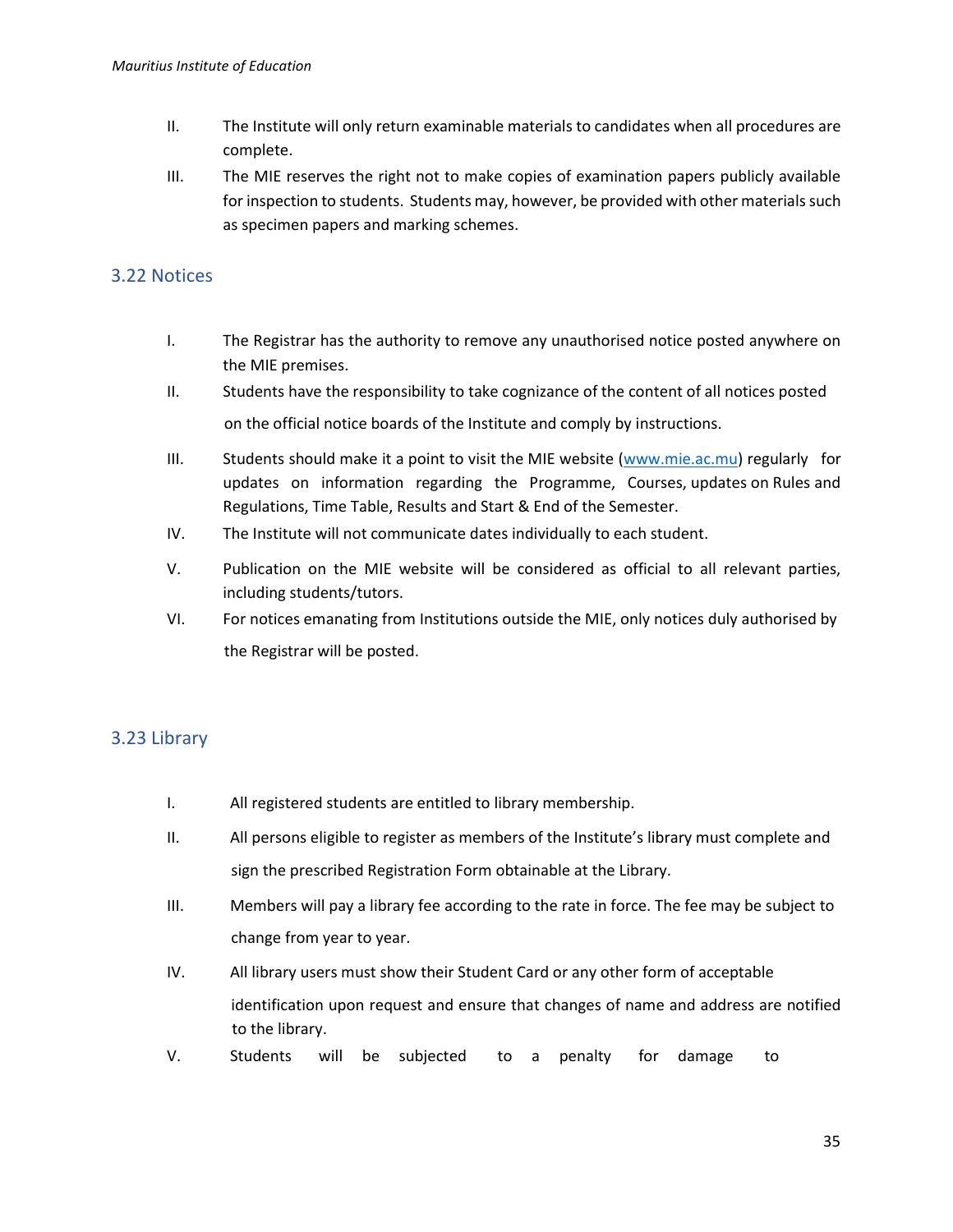books/journals/dissertations/ lost books or for unwarranted delay to return books amounting to replacement cost to be determined by the Head Librarian.

- VI. Library items may only be taken out of the library after they have been issued. Any attempt to remove items without having them issued may be considered as attempted theft.
- VII. Library materials will only be issued against a valid Student Card which must be produced each time an item is borrowed or returned.
- VIII. Users leaving the library may be required to allow library staff to inspect the contents of their bags/cases.
- IX. Tearing off pages from any book/journal or official document of the library is viewed as a very serious offence and may result to suspension from the Institute.
- X. Any person suspected of infringing library rules may be summoned to a Disciplinary Committee.
- XI. A student who has any book/material from the library in her/his possession will not be issued a transcript/certificate until it is certified by the Librarian that the material/s has/have been returned.

#### <span id="page-35-0"></span>3.24 Interruption and Resumption of Studies

- I. Candidates should have completed at least one semester successfully on the programme of study.
- II. Students wishing to interrupt their studies (IOS) are required to write to the Registrar providing valid justifications for their decisions, along with necessary evidence.
- III. The marks of all the modules successfully completed will be banked. However, the marks for Professional Practice components may be banked if the trainee joins a new cohort within three semesters after being granted IOS.
- IV. The duration for IOS will be for a maximum of 3 years following which the student will deem to have withdrawn.
- V. IOS is at the student's own risk as re-admission is subject to the programme being on offer or equivalent modules available for offer so as to allow completion of the programme.
- VI. The institute may not allow completion if the programme has undergone major review meanwhile.
- VII. It is the onus of the student to inform the Registrar in writing of his/her intention to resume studies, at least 30 days before the start of the year/semester.
- VIII. The student needs to be informed of the outcome within 3 weeks from the request.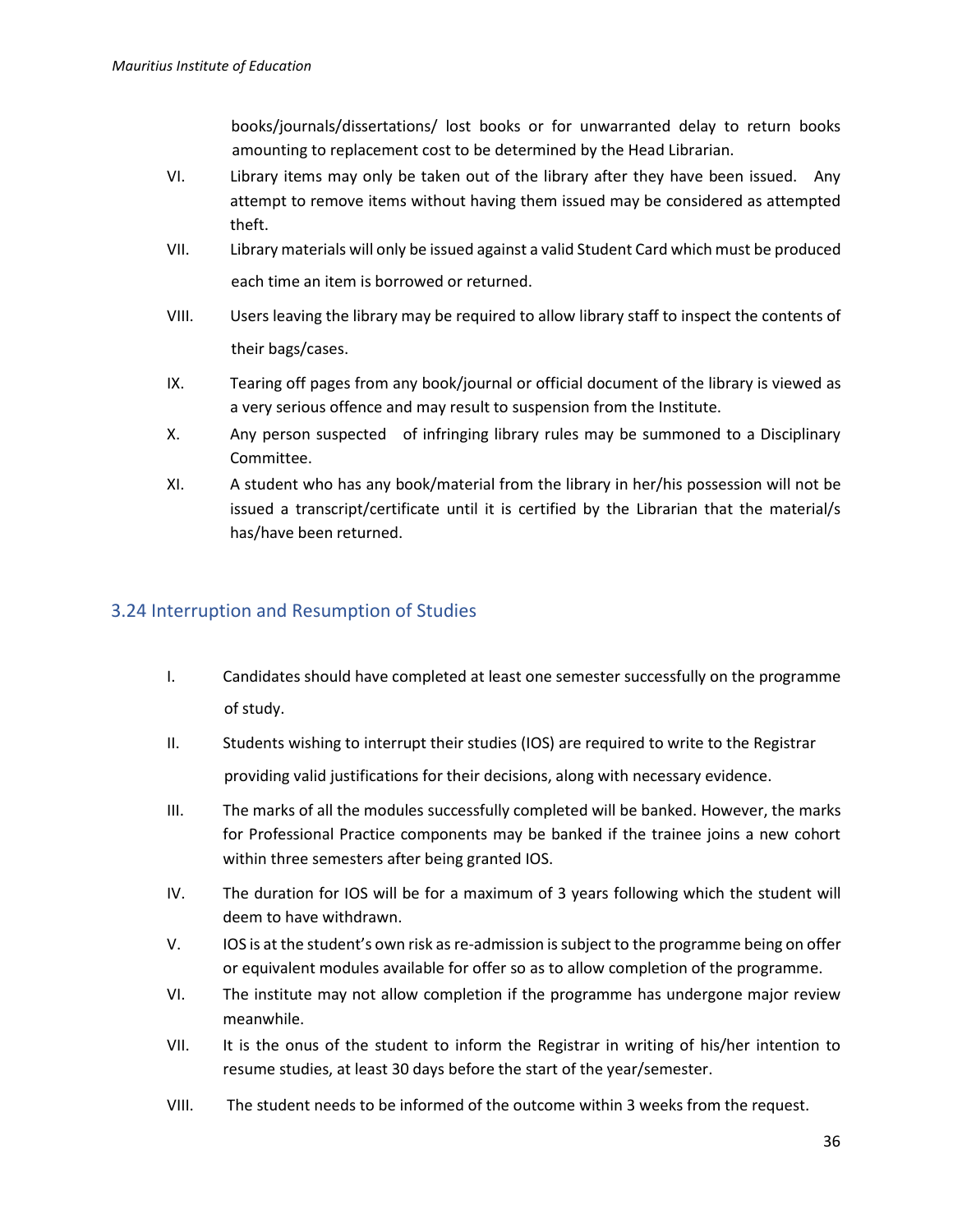#### <span id="page-36-0"></span>3.25 Termination of Registration

- I. A trainee shall cease to be a registered student of the Institute in the following situations:
	- (a) If s/he has not completed the scheme of study for which s/he was registered;
	- (b) If s/he has withdrawn from the Institute;
	- (c) If s/he has opted for Interruption of Studies;
	- (d) If s/he has exhausted all the re-sits in any module and has been withdrawn by Academic Board;
	- (e) If s/he has failed more than one-third of the total number of modules offered in that year and been withdrawn by the Academic Board.
	- (f) If s/he has been withdrawn following a case of plagiarism, misconduct, cheating or any other such issue.
	- (g) If the modules/programme is no longer offered following an IOS requested by a student.
	- (h) If s/he does not respond officially to a correspondence from the Examination section of the MIE informing him/her of the termination of registration within 21 days of the date of the letter.
	- (i) If s/he has not attained the minimum grade as per the regulations of the specific programme of study as stated in the Programme Handbook.
	- II. A student's registration will lapse at the end of 1 year. Referred candidates will have to

complete payment of the resit fee so as to keep their registration live after completion of the normal duration of the course.

#### <span id="page-36-1"></span>3.26 Withdrawal from the Institute

- I. A student who wishes to withdraw from the Institute must inform the Registrar in writing. A grade 'W' will appear in the transcript for all modules of that semester.
- II. A student will be withdrawn from the Institute:
	- (a) If s/he has committed an act of academic misconduct.
	- (b) If s/he has not turned up for classes/lectures during  $1<sup>st</sup>$  semester after being officially registered.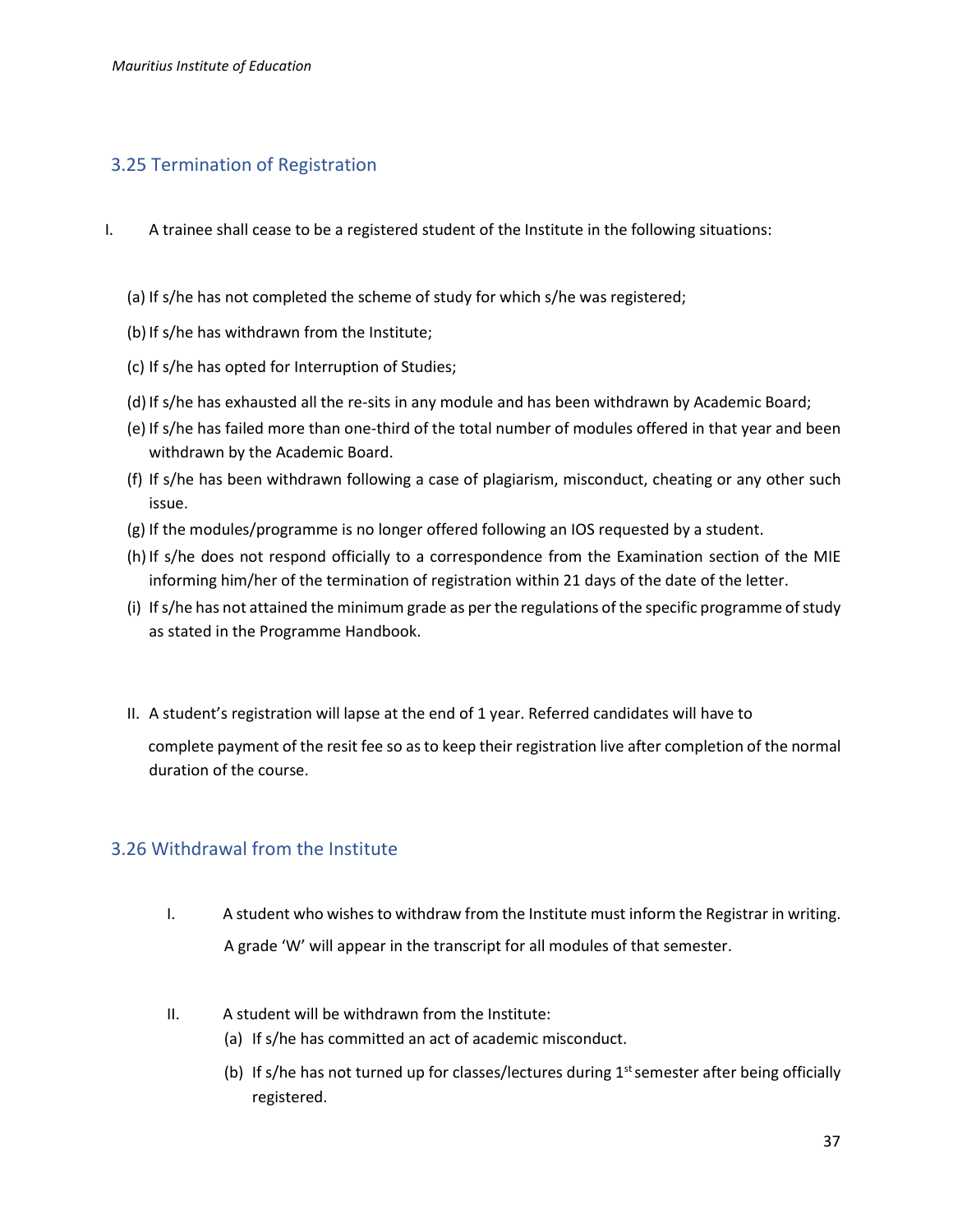- (c) If s/he has not responded to the correspondence from the MIE as per section 3.25 (h)
- III. At the time of withdrawal, the student must return any book/material borrowed from the library as well as his/her Student/Library Card and any other property of MIE in his/her possession.
- IV. A student who has been withdrawn for serious misconduct or level 3 plagiarism will not be admitted on the same Programme until a period of 2 years has elapsed.
- V. Any fee already paid to MIE with respect to registration or administrating fee will not be reimbursed after 5 weeks into the semester, unless exceptional circumstances permit a reimbursement.
- VI. Any reimbursement will be effected only after deduction of 15%, representing administrative costs.

#### <span id="page-37-0"></span>3.27 Disciplinary Committee

Any infringement of the **Regulations for Students** may be referred to the Disciplinary Committee (DC).

The Terms of Reference of the DC shall be to:

- (a) Collect all facts of the complaints from all parties.
- (b)Determine if the complaints have merits for instituting the Disciplinary Committee (c) Facilitate an amicable resolution of the complaint, if possible.
- (d)Conduct all disciplinary hearings.
- (e)Take decisions in light of documentary evidence.
- (f) Communicate the decision to the Registrar or his/her representative for onward submission to the student(s).
- (g) Advise the Award Committee/Academic Board on course of action.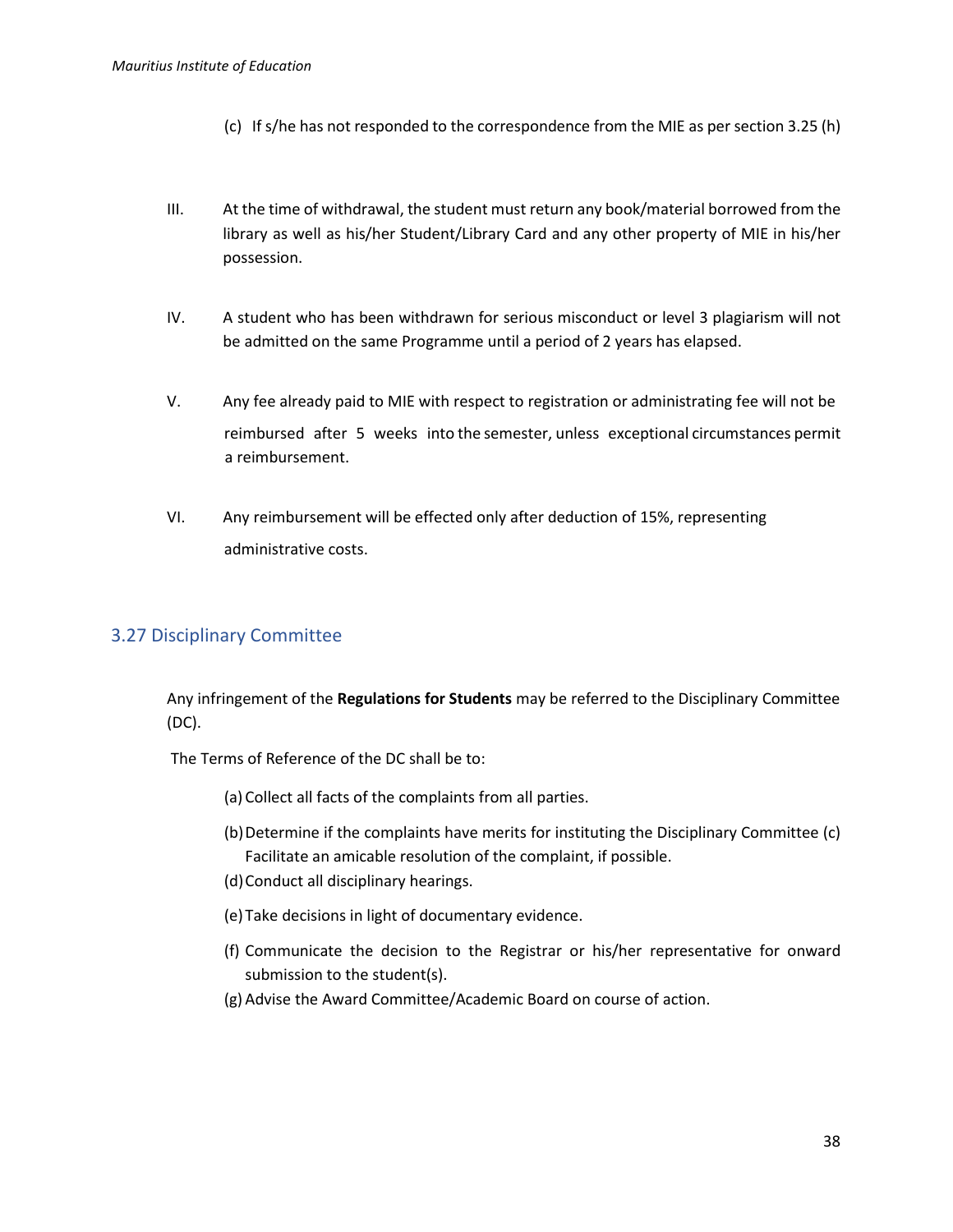The DC shall have the following composition:

- (i) Quality Assurance Coordinator (Chairperson)\*
- (ii) Deputy Registrar
- (iii) One Head of School/Centre
- (iv) Two ad-hoc academic staff (Programme Coordinator)
- (v) Two students (Appointed by the Student Union)

\*An alternate chairperson may be appointed by the Registrar or any other mandated Officer in Charge if the Chairperson is not available.

A Secretary will be appointed for the DC by the Registrar.

The Programme Coordinator of the particular programme will investigate the complaint promptly and the student will be given ample time and opportunity to present his/her account of the incident in writing. The DC will then meet and convene the student for a hearing. The DC will deliberate and arrive at a decision by consensus or vote. The decision of the DC will be communicated to the student by the Deputy Registrar within 15 working days.

The student has 7 working days to appeal against the decision.

#### <span id="page-38-0"></span>3.27.1 Appeal Committee

The Appeal Committee shall have the following composition:

- (i) Deputy Director (Chairperson)\*
- (ii) Registrar
- (iii) Quality Assurance Coordinator
- (iv) One Head of School/Centre
- (v) Two ad-hoc academic staff\*\*
- (vi) Two students \*\*\*

A Secretary will be appointed for the Appeal Committee by the Registrar.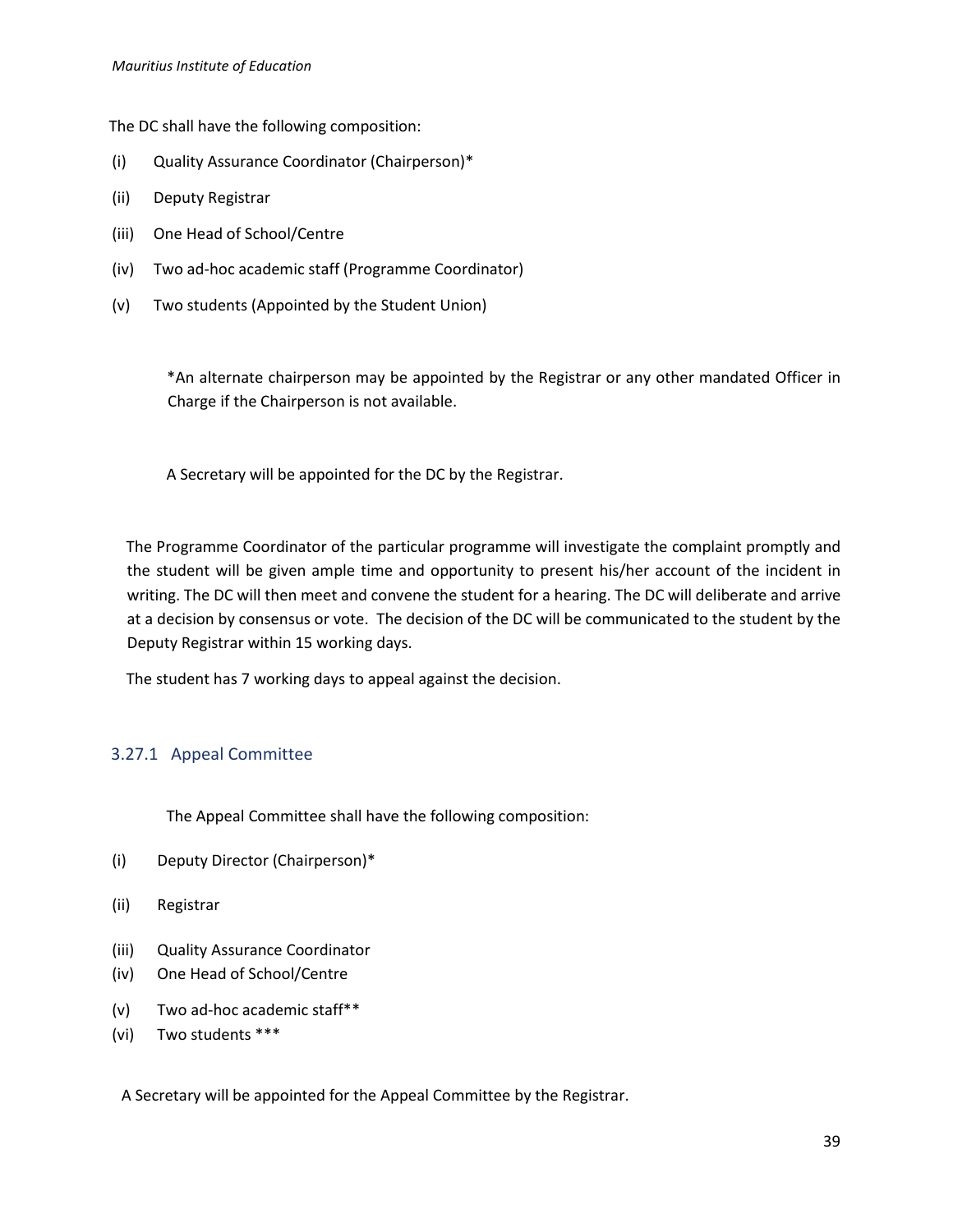- \*The Director may appoint an alternate Chairperson.
- \*\* Appointed in consultation with the Director or Deputy Director
- \*\*\* Appointed by the Student Union

The Appeal Committee will consider any additional information submitted in writing by the student who will respond to questions from members of the committee. The committee will deliberate and arrive at a decision by consensus or vote. The Chairperson shall have a casting vote. The final decision shall be communicated to the student within one week by the Registrar.

The decision of this committee will be final. However, any matter pertaining to the power of the Academic Board will be effective only after the approval by the latter.

#### <span id="page-39-0"></span>3.28 Quality Assurance

- I. All students are required to fill the Student Feedback Questionnaires as and when required by the Quality Assurance Division. Those who fail to fill the SFQ by the due date will not be eligible for a transcript until the Quality Assurance Division certifies that they have duly completed the exercise.
- II. Students' responsibility to ensure proper feedback may also entail participation in Focus Group Discussion, Programme Evaluation or any such forums.

#### <span id="page-39-1"></span>3.28.1 Discipline

- i. The MIE will constitute a Disciplinary Committee to consider all cases of indiscipline and misbehaviour of students.
- ii. The student will be eligible for a hearing in the presence of a representative of the student union.
- iii. The student will be issued a written warning upon the recommendation of the Disciplinary Committee.
- iv. On a student being found guilty for breaching discipline on a third occasion, the Disciplinary Committee may recommend his/her withdrawal from the course to the Academic Board. The decision of the Academic Board will be final.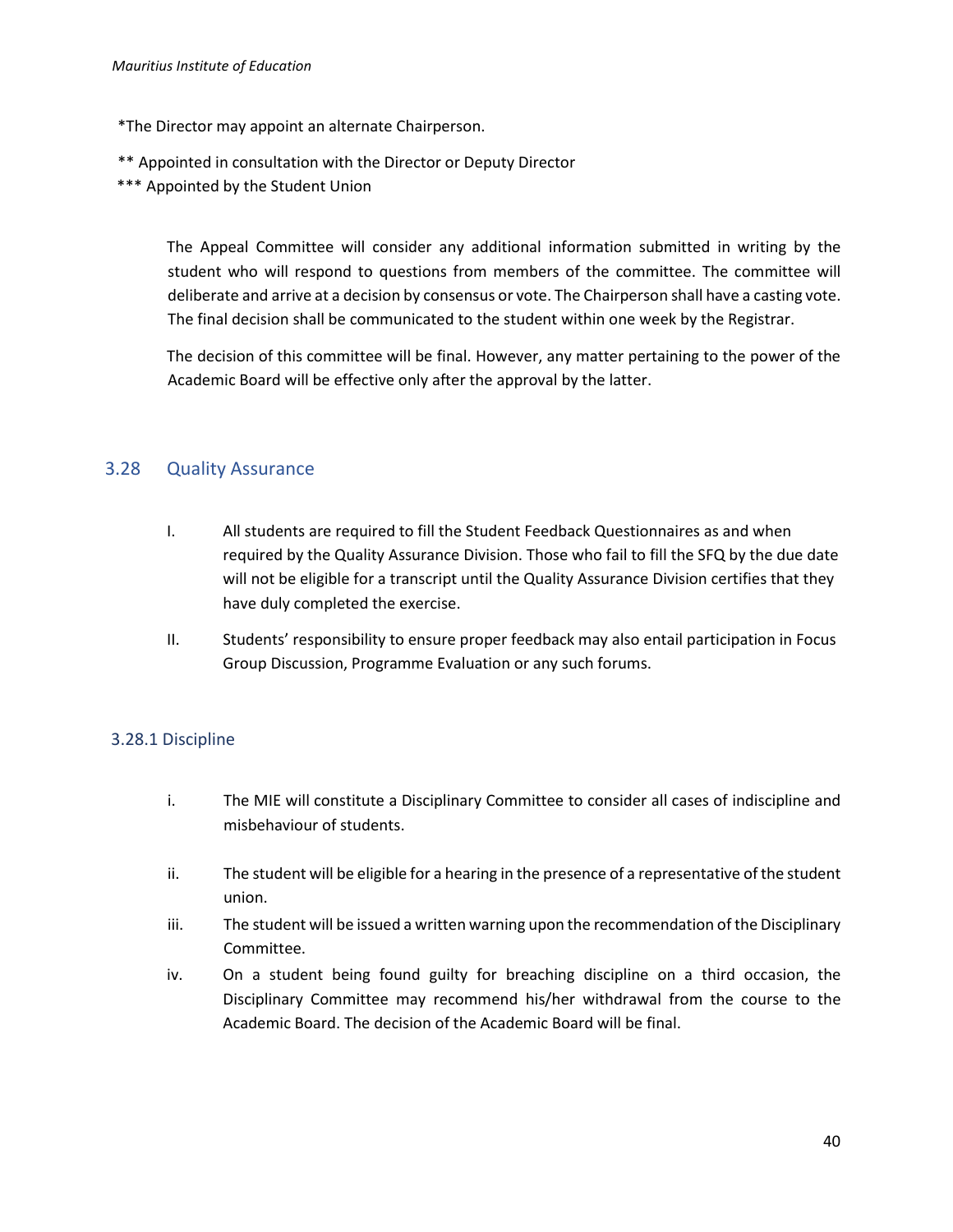#### <span id="page-40-0"></span>3.29 Amendment and additions to General Regulations and Scheme of Evaluation

I. The Academic Board of the Mauritius Institute of Education reserves the right to amend

the General Regulations, Scheme of Evaluation and Information contained in this booklet as and when the need arises with or without prior notice.

- II. Amendment to course appellation, course duration and modes of examination may also be effected in the course of a programme's lifetime subject to the approval of the Academic Board.
- III. Publication of the Amendment/s on the Institution website  $(www.mie.ac.mu)$  and posting on the Institute Notice Board by the Registrar will be deemed to be an official communication to students and MIE staff.
- IV. Any communication on matters pertaining to examinations and examinations results for outer island territories of the Republic of Mauritius will be deemed to be official once communicated in writing to the education authority of that territory.
- V. The Registrar will have the power to make additional regulation/s after consultation of the Senior Management Committee. Such regulations/s will be effective after being communicated to all students through the Notice Board and posted in the official website of the Institute. Such regulation/s will be communicated to the Academic Board at a subsequent meeting.

#### <span id="page-40-1"></span>3.30 Correspondence to MIE

All official correspondence concerning registration, examination, regulations and related issues should be addressed to the Registrar, MIE, Reduit.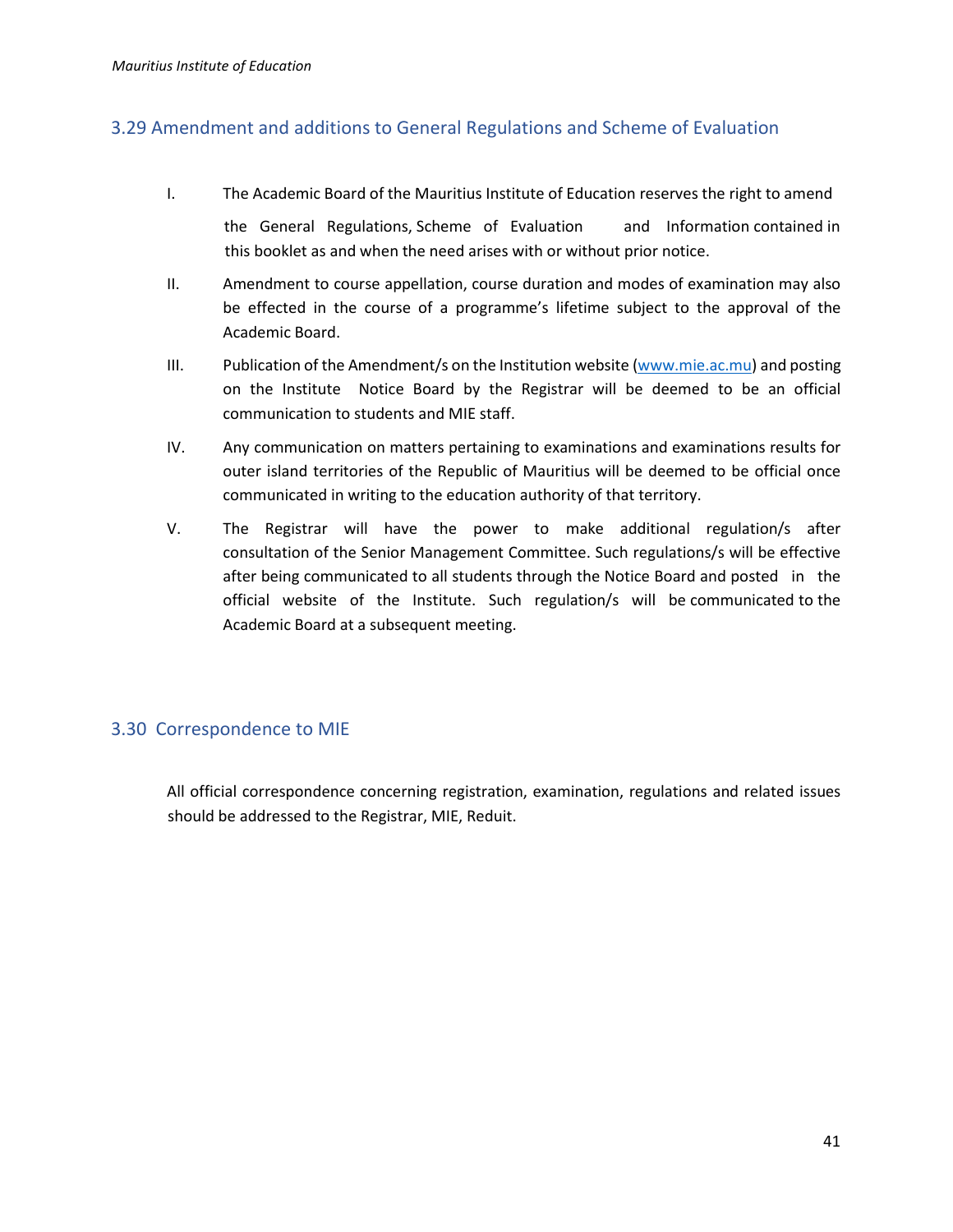#### <span id="page-41-0"></span>3.31 Notes on the Regulations

- I. In cases where one officer designated for a position/committee or subcommittee is not in post or is on leave, the Director will be responsible to designate another appropriate member of staff for office.
- II. The persons authorised to take decisions, such as the Programme Coordinator, Heads of School, Heads of Department, Course Coordinators and Tutors will ensure that they have proper consultation at their level before taking a final decision or submitting an advice to the Registrar or Director.
- III. As the Registrar is the officer responsible for communication on all administrative matters, s/ he will act upon the advice of the above (sub para II).
- IV. The MIE hereby declares that the Rules and Regulations have been constituted in good faith for the benefit of all the students, the staff of the MIE and all the stakeholders directly concerned, for the effective discharge of responsibility of the Institution.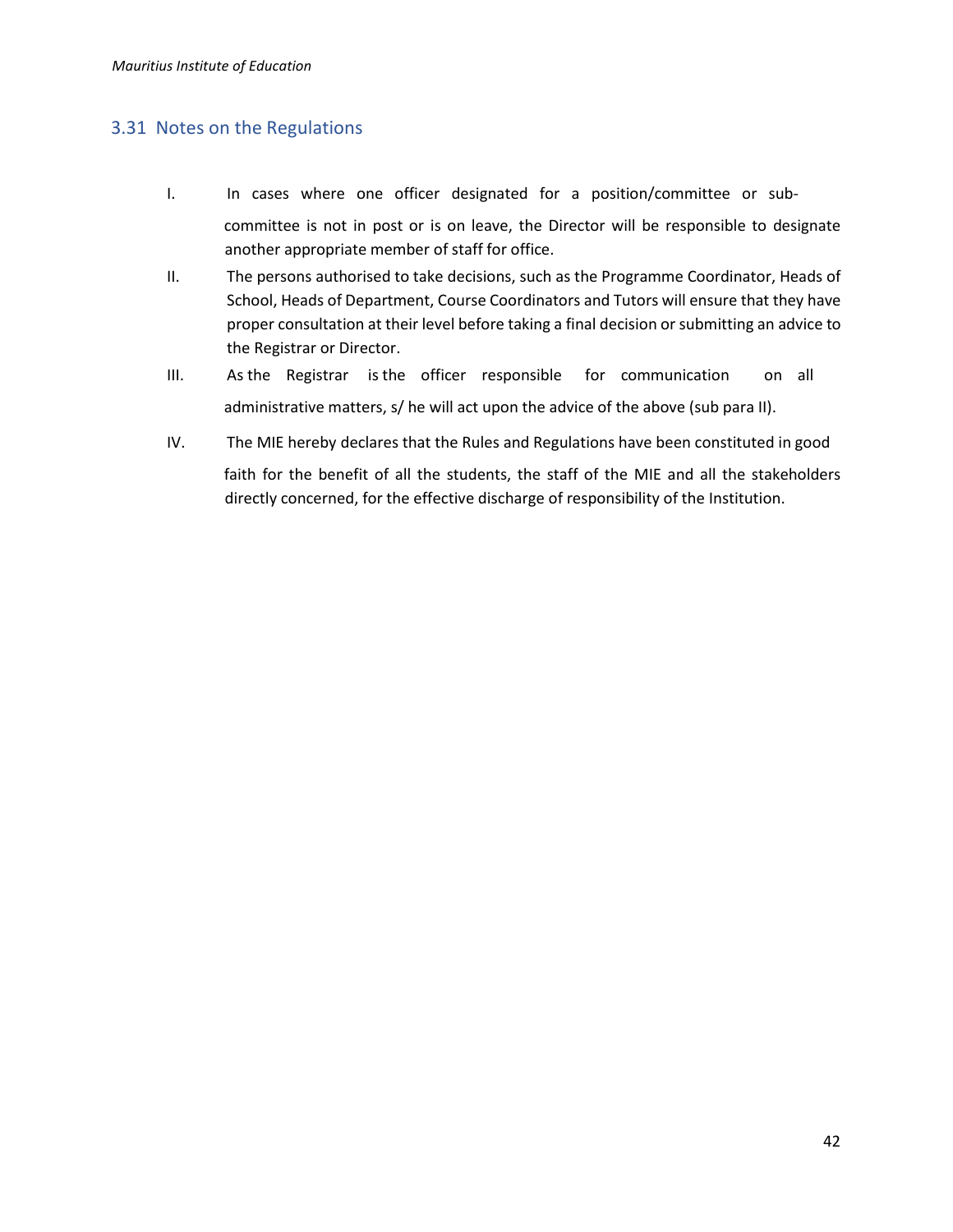Annex 1 Ref: MIE/DF/001

|                                                 | DEFERRAL / LATE SUBMISSION FORM<br>Fill one form for each module. |          |
|-------------------------------------------------|-------------------------------------------------------------------|----------|
| 1. Name of Student                              | $\ddot{\cdot}$                                                    |          |
| 2. Residential Address                          | $\sim$ $\sim$ $\sim$                                              |          |
| 3. Telephone Number : (Res.)                    |                                                                   | (Mobile) |
| 4. Email Address                                |                                                                   |          |
| 5. Course (FT/PT, Year):                        |                                                                   |          |
| Deferral in / late Submission (Please mention): |                                                                   |          |
| 6. Reasons for Deferral/Late Submission:        |                                                                   |          |
|                                                 |                                                                   |          |

**Mauritius Institute of Education** 

Signature of Student: Date: Date: Date: Date: Date: Date: Date: Date: Date: Date: Date: Date: Date: Date: Date: Date: Date: Date: Date: Date: Date: Date: Date: Date: Date: Date: Date: Date: Date: Date: Date: Date: Date: Da

List evidence attached: (We will not be able to consider your request if not accompanied by relevant evidence).